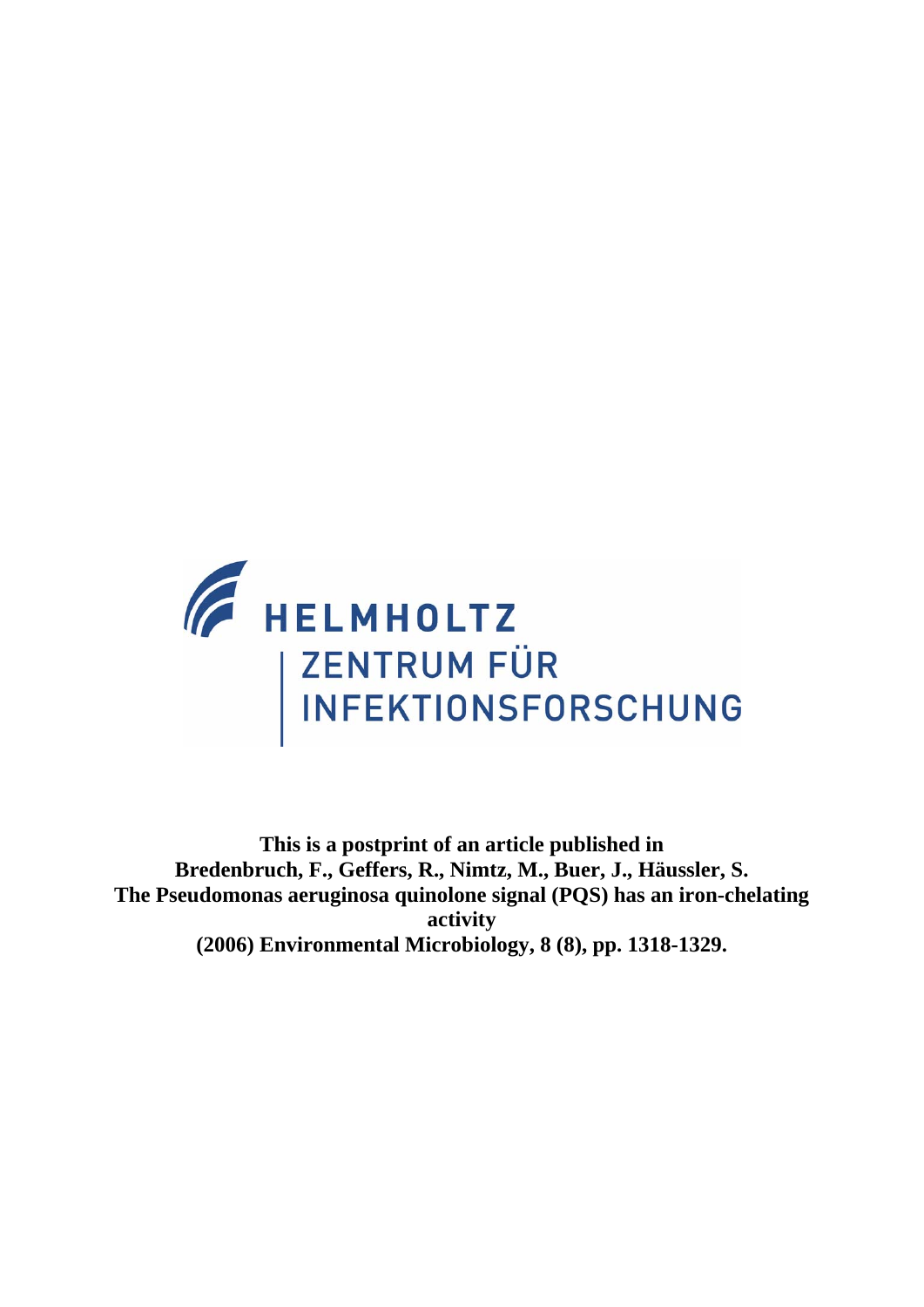| $\mathbf{1}$   |                 | The Pseudomonas aeruginosa quinolone signal (PQS) has an iron chelating                                                                               |
|----------------|-----------------|-------------------------------------------------------------------------------------------------------------------------------------------------------|
| $\mathfrak{2}$ |                 | activity                                                                                                                                              |
| 3              |                 |                                                                                                                                                       |
| 4              |                 |                                                                                                                                                       |
| 5              |                 | Florian Bredenbruch <sup>1</sup> , Robert Geffers <sup>2</sup> , Manfred Nimtz <sup>3</sup> , Jan Buer <sup>2</sup> and Susanne Häussler <sup>1</sup> |
| 6              |                 |                                                                                                                                                       |
| 7              |                 |                                                                                                                                                       |
| $\,8\,$        |                 |                                                                                                                                                       |
| 9              |                 | <sup>1</sup> Department of Cell Biology, <sup>2</sup> Mucosal Immunity, <sup>3</sup> Structural Biology, German Research                              |
| 10             |                 | Centre for Biotechnology, Mascheroder Weg 1, 38124 Braunschweig, Germany                                                                              |
| 11             |                 |                                                                                                                                                       |
| 12             |                 | Running title: Iron chelating activity of PQS                                                                                                         |
| 13             |                 | Key words: P. aeruginosa, PQS, iron chelator, Quorum sensing                                                                                          |
| 14             |                 |                                                                                                                                                       |
| 15             | Correspondence: | Susanne Häussler                                                                                                                                      |
| 16             |                 | Young investigator research group                                                                                                                     |
| 17             |                 | Chronic Pseudomonas Infections                                                                                                                        |
| 18             |                 | German Research Centre for Biotechnology                                                                                                              |
| 19             |                 | Mascheroder Weg 1                                                                                                                                     |
| 20             |                 | D-38124 Braunschweig, Germany                                                                                                                         |
| 21             |                 | Phone: 0531-6181-307                                                                                                                                  |
| 22             |                 | Fax: 0531-6181-444                                                                                                                                    |
| 23             |                 | E-Mail: Susanne.haeussler@gbf.de                                                                                                                      |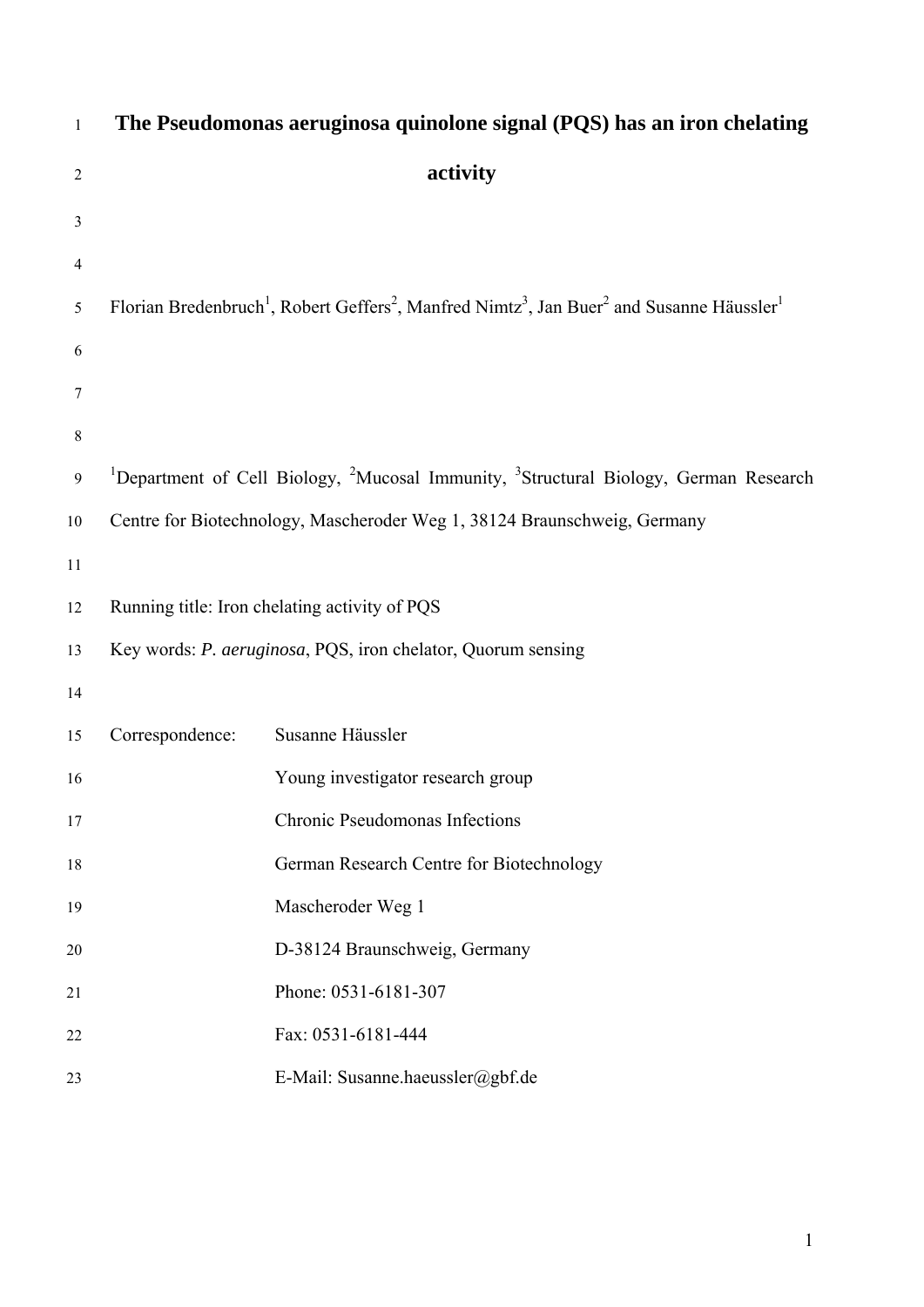## 24 **Summary**

25 26 27 28 29 30 31 32 33 34 35 36 37 Virulence factor production and the development of biofilms in *Pseudomonas aeruginosa* have been shown to be regulated by two hierarchically organised quorum sensing systems activated by two types of small acyl-homoserine lactone signal molecules. Recently, a third type of bacterial signal molecule, the Pseudomonas quinolone signal (PQS), has been identified, which positively regulates a subset of genes dependent on the quorum sensing systems. However, the molecular mechanism underlying PQS signalling has remained poorly understood. In this study the global transcriptional profile of *P. aeruginosa* in response to PQS revealed a marked up-regulation of genes belonging to the tightly interdependent functional groups of the iron acquisition and the oxidative stress response. Remarkably, most of the differentially regulated genes, as well as the induction of *rhlR*, could be traced back to an iron chelating effect of PQS. Our results amount to the elucidation of how PQS affects *P. aeruginosa* and have important implications for the understanding of the complex regulatory circuits involved in *P. aeruginosa* gene regulation.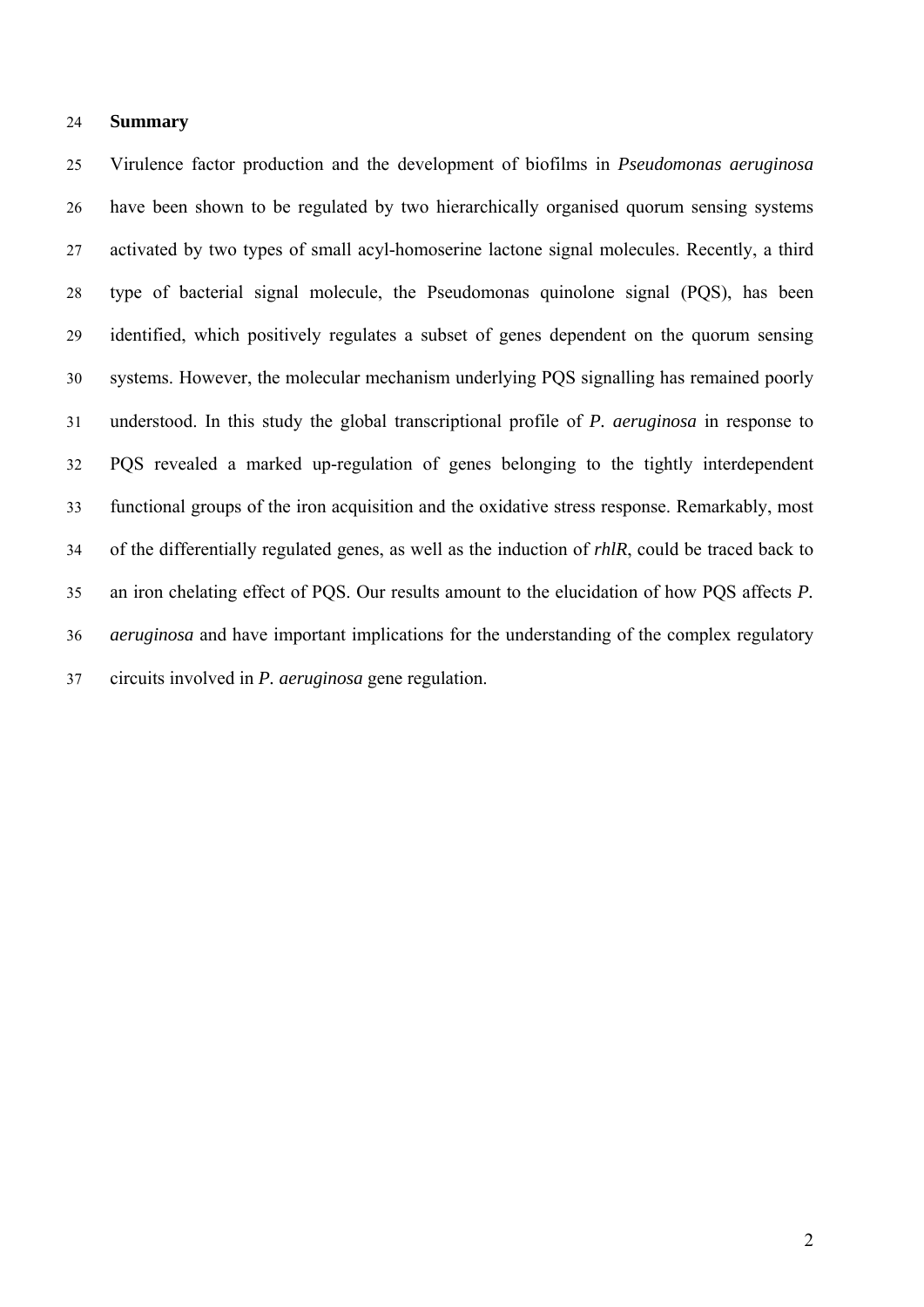## 38 **Introduction**

39 40 41 42 43 44 45 46 47 48 49 50 51 52 53 54 55 56 57 58 59 60 61 62 63 *Pseudomonas aeruginosa* is an ubiquitous bacterium that can be found in nearly any aquatic and terrestrial habitat. Moreover, *P. aeruginosa* is an important opportunistic pathogen that infects humans, animals, insects and even plants (Chastre and Fagon, 2002; Hutchison and Govan, 1999; Lyczak *et al*., 2000). The ecological success of this opportunistic bacterium can be attributed not only to its broad metabolic versatility, but also to its well-regulated release of virulence factors. In many gram-negative bacteria virulence factor production is controlled by an elegant intercellular communication system, known as "quorum sensing" (QS) (Fuqua *et al*., 2001), which is based on the release of soluble communicator molecules (Camara *et al.,* 2002; Fuqua and Greenberg, 1998; Parsek and Greenberg, 2000; Passador *et al*., 1993; Smith and Iglewski, 2003). When the bacterial cell population reaches a certain threshold, the cell metabolites, called "autoinducers", accumulate in the medium and trigger specific cell density-dependent cell functions. In *P. aeruginosa* two autoinducer synthetases (LasI and RhlI) produce two major cell-to-cell acyl-homoserine lactone signals (N-alkanoyl-Lhomoserine lactone and N-(3-oxoalkanoyl)-L-homoserine lactone) (Brint and Ohman, 1995; Latifi *et al*., 1995; Ochsner and Reiser, 1995; Pearson *et al*., 1995; Pesci *et al*., 1997). Together with their corresponding transcriptional activator proteins (LasR and RhlR), the autoinducer sysnthetases comprise the two hierarchically organised QS systems *las* and *rhl*  (Latifi *et al*., 1996). They control the regulation of virulence factor production in *P. aeruginosa* (de Kievit and Iglewski, 2000; Passador *et al*., 1993; Pearson *et al*., 1997; Pearson *et al*., 2000; Van Delden and Iglewski, 1998; Winson *et al*., 1995) and have been shown to be involved in biofilm formation and development (Davies *et al*., 1998; de Kievit *et al*., 2001; Hassett *et al*., 2002). Recently, a third intercellular signal was identified as a 3,4-(di)hydroxyalkyl-quinoline (Pesci *et al*., 1999). This Pseudomonas quinolone signal (PQS) apparently provides a link between the *las* and *rhl* systems (McKnight *et al*., 2000). While the production of PQS seems to be enhanced by the *las* system - although it can be produced in the absence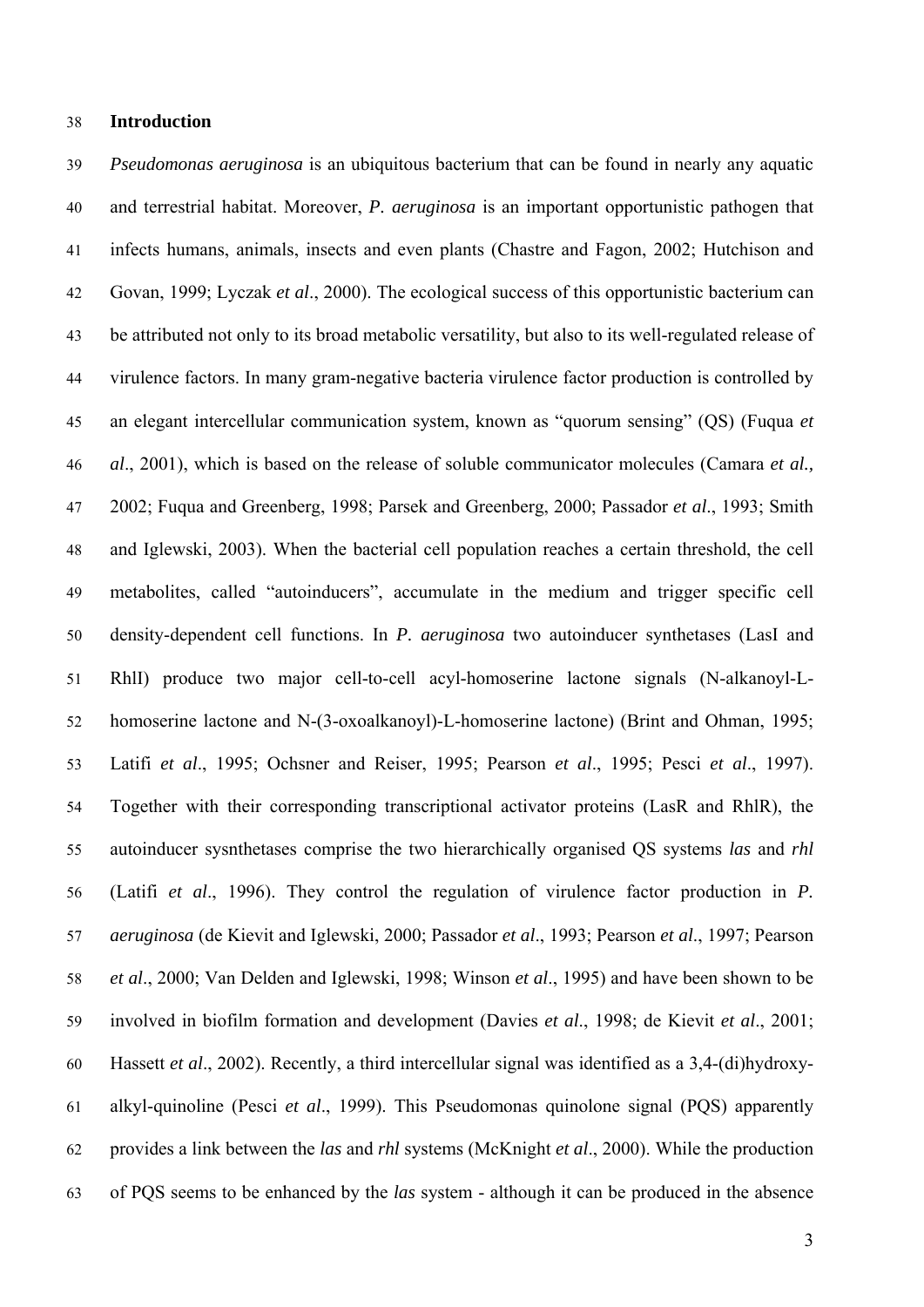of *lasR* (Diggle *et al*., 2003) - exogenous PQS induces the expression of *lasB* encoding for the major virulence factor LasB elastase and acts by up-regulating the *rhl* QS system. On the contrary, the loss of PQS biosynthesis has been shown to result in the abolition of primarily *rhl*-dependent QS phenotypes despite continued C4-homoserine lactone biosynthesis (Diggle *et al*., 2003). 64 65 66 67 68

69 70 71 72 73 74 75 With the aim of dissecting the various independent regulation levels for many QS induced genes and of evaluating the impact of PQS on the QS circuitry, we performed a transcriptome analysis of PAO1 cultures supplemented with PQS. The transcriptome profile revealed an induction of the iron acquisition systems as well as the oxidative stress response upon PQS supplementation. Moreover, a rapid loss of free iron from cultures was observed on addition of PQS similar to that found using the iron chelating agent 2,2'-dipyridyl, while an ESI/MS analysis of PQS-Fe(III) solutions indicates PQS chelates iron in a 3:1 complex.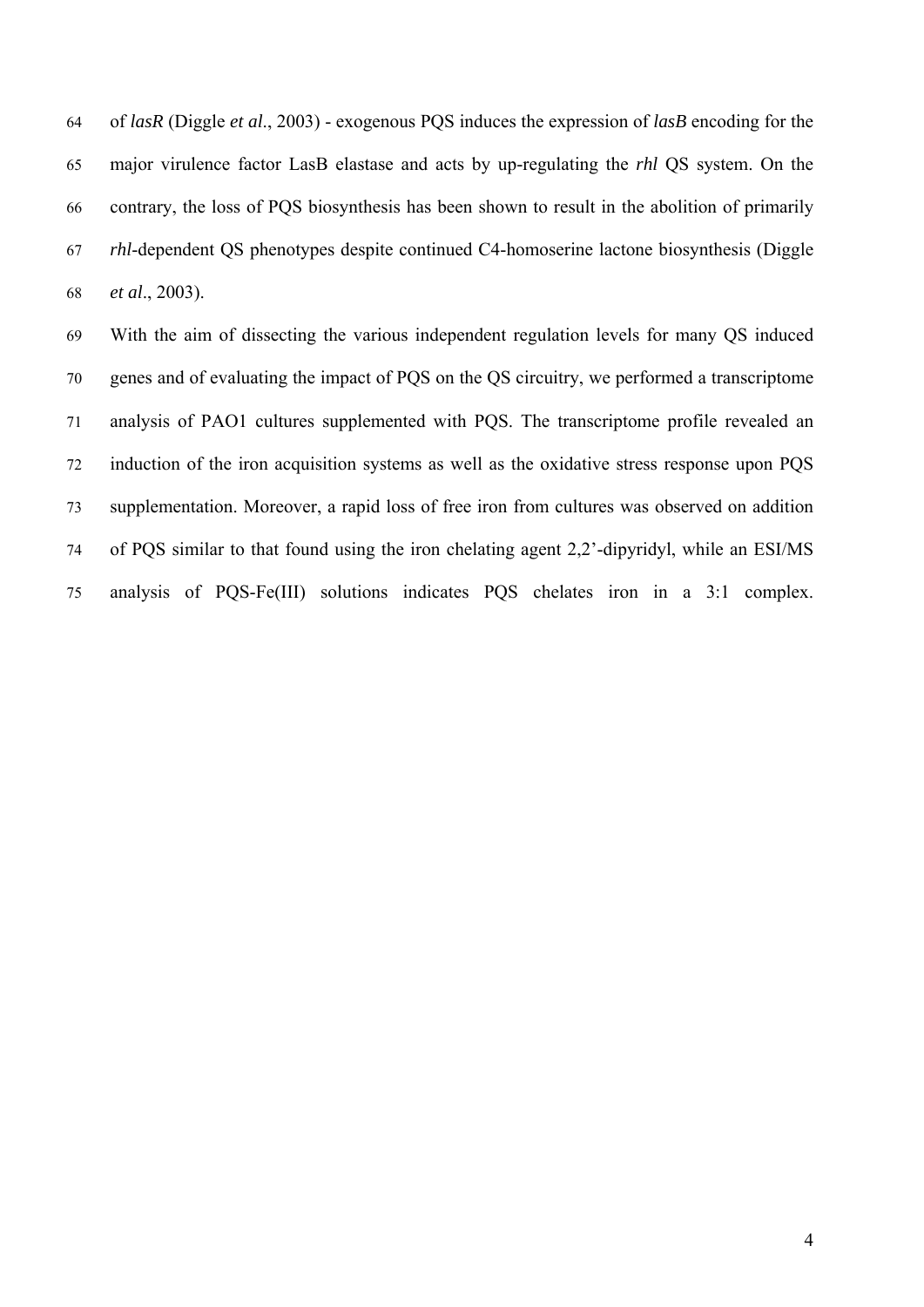## 76 **Results and discussion**

#### 77 *The transcriptional profile of P. aeruginosa in response to PQS*

78 79 80 81 82 83 84 85 Using the *P. aeruginosa* Affymetrix GeneChip, whole expression profiles were obtained from PQS supplemented and control cultures at early and late logarithmic and at stationary phase of growth, corresponding to incubation times of 5, 11 and 20 h, respectively. A comparison of the gene expression profile of PAO1 grown in medium supplemented with 40 µM PQS revealed a total of 92 genes that were differentially expressed at least at one of the above sampling times compared to control cultures. This represents approximately 1.7 % of the entire genome (Table 1). 66 of these genes were shown to be up-regulated and 26 were repressed.

86 87 88 89 90 91 92 93 94 95 96 97 98 99 100 101 The most remarkable finding of the global transcriptional profile of *P. aeruginosa* in response to PQS was the induction of siderophore-mediated iron acquisition systems. We found the iron-regulated pyochelin biosynthetic gene cluster (including the *pchDCBA* operon, the pyochelin synthase gene *phcF* and the Fe(III)-pyochelin outer membrane receptor *fptA* gene) was up-regulated at all three time points in bacterial growth. Moreover, *pvdJ*, *pvdA* and *pvdD* encoding a pyoverdine synthetase*,* and *aprF* and *aprA* encoding alkaline metalloproteinase precursors - previously shown to be up-regulated under iron depletion (Kim *et al.*, 2005) were induced in the PQS supplemented cultures. In *P. aeruginosa* the siderophores, pyochelin and pyoverdine are under the control of the ferric uptake regulator (Fur) (Hassett *et al*., 1996; Ochsner *et al*., 1995; Ochsner and Vasil, 1996; Prince *et al*., 1993). The main physiological role of Fur is to repress iron acquisition genes under iron sufficiency thus ensuring that iron transport systems are induced by iron restriction. Recently, Fur repressed regulatory small RNAs (Pseudomonas regulatory RNA involving iron, PrrF sRNAs) have been identified in *P. aeruginosa* and their induction has been shown to lead to the rapid loss of mRNA for the iron co-factored superoxide dismutase *sodB,* the succinate dehydrogenase *sdh* and PA4880 a probable bacterioferritin (Wilderman *et al.*, 2004). Intriguingly, these three genes were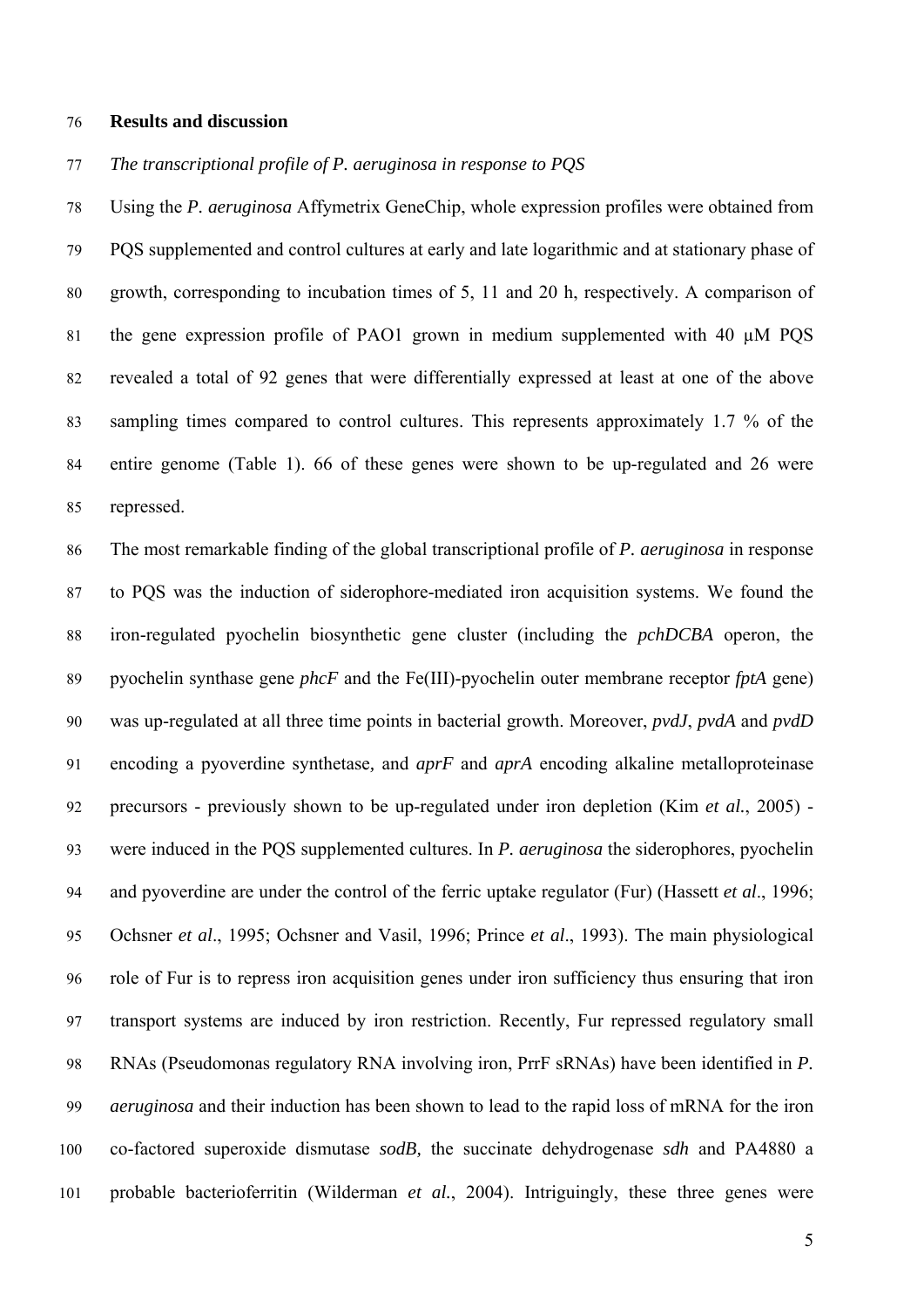demonstrated to be repressed in our transcriptome analysis of *P. aeruginosa* in response to PQS. Moreover, although the regulation of *brfB* (that was strongly down-regulated upon PQS addition) is not affected by the PrrF sRNAs (Wilderman *et al.*, 2004), we found an induced expression of PA4570 which possesses a strong Fur-box in its promoter region and which has been implicated to play a mediatory role in regulation of *brfB* by Fur (Wilderman *et al.*, 2004). Thus, taken together, PQS affects many genes belonging to the Fur regulon. 102 103 104 105 106 107

108 109 110 111 112 113 114 115 116 117 118 119 120 A second major findng of the transcriptome profile in response to PQS was that - except for the iron co-factored *sodB* and the heme depended *katA* gene - other genes involved in the oxidative stress response were induced upon PQS addition to the growth medium (Table 1). These genes included *ahpC* and *ahpF* encoding for alkyl hydroperoxide reductases, *trxB2* encoding a thioredoxin reductase, the *fagA-fumC-orfX-sodA* operon, and the probable alkyl hydroperoxide reductase encoded by PA0848. From these genes the *fagA-fumC-orfX-sodA* operon contains a Fur box and the expression of both, *fumC* (encoding a fumerase) and *sodA*  (encoding a manganese co-factored superoxide dismutase) have been shown to be enhanced in response to iron deprivation (Hassett *et al*., 1997a; Hassett *et al*., 1997b). Moreover, this operon is controlled by QS (Bollinger *et al.*, 2001). The *fumC* encoded fumerase similar to the *sodA* encoded Manganese co-factored superoxide dismutase does not require iron for activity, so that they might replace the iron dependent FumA, FumB and SodB respectively, when iron becomes limited (Vasil and Ochsner, 1999).

121

### 122 *PQS induces pyochelin biosynthesis and affects the oxidative stress response in PAO1*

123 124 125 126 127 To confirm the transcriptome data we monitored pyochelin production in PQS supplemented cultures by using thin layer chromatography (TLC) assays. TLC analysis of pyochelin extracted from bacteria confirmed that PQS enhances the production of the brightly fluorescent pyochelin in the PQS supplemented cultures. This effect could be reversed by the addition of excess iron (Fig. 1).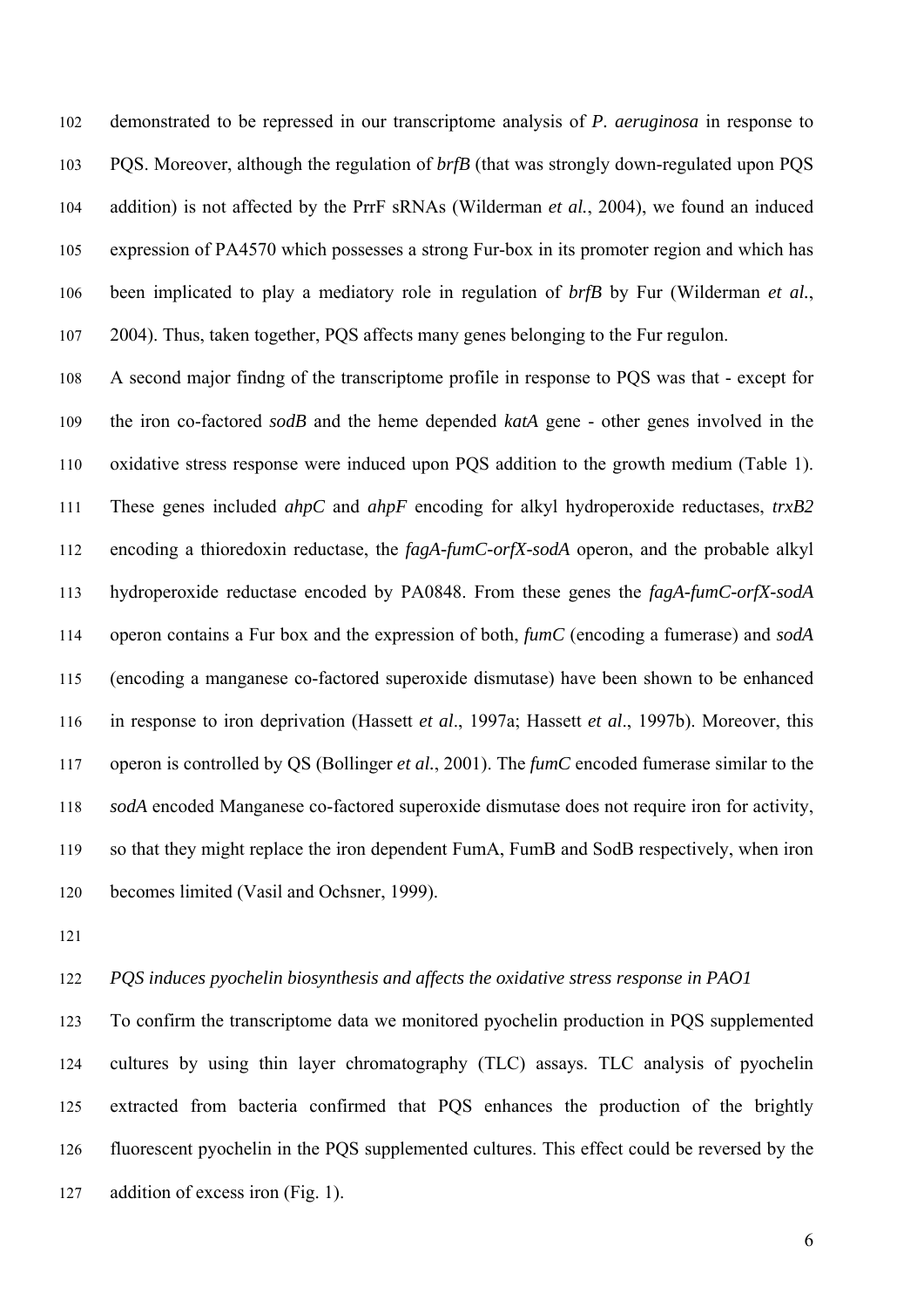In addition to the induction of iron acquisition systems the transcriptional profile of *P. aeruginosa* in response to PQS revealed that many genes which significantly contribute to the oxidative stress response were up-regulated. Thus, we tested  $H_2O_2$  susceptibility of cultures 128 129 130 131 132 133 134 grown in the presence or absence of PQS. As shown in Fig. 2 bacteria that were pre-treated with PQS were significantly more sensitive when exposed to  $H_2O_2$  on solid agar, indicating that PQS induces an oxidative stress in the bacteria that can only partly be relieved by the oxidative stress response system.

135

#### 136 *Correlation of microarray data to previously published* P. aeruginosa *transcriptome studies*

137 138 139 140 141 The transcriptional response of *P. aeruginosa* to PQS appears to mainly involve the differential expression of genes belonging to the Fur regulon. As expected, a comparative analysis of our study with published transcriptome studies revealed that a high proportion of the genes affected by PQS have previously been shown to be induced by iron limitation (Table 4, supplementary material).

142 143 144 145 146 147 148 149 150 151 Moreover, a comparison of previous studies on the *P. aeruginosa* response to iron (Palma *et al*., 2003) and iron depletion (Ochsner *et al.*, 2002) respectively with transcriptome studies on the *P. aeruginosa* response to oxidative stress (Chang *et al*., 2005; Palma *et al*., 2004; Salunkhe *et al*., 2005) showed that iron limitation induced not only genes involved in iron acquisition but also several genes involved in the oxidative stress response (many of them regulated by Fur) and vice versa, oxidative stress was shown to result in the induction of genes involved in iron acquisition (Table 4, supplementary material), arguing for a tight interrelation of the Fur regulon and the oxidative stress response. Accordantly, in this study a high proportion of PQS regulated genes had been shown previously to be affected by oxidative stress (Table 1).

152 153 PQS has been described to interfere with the hierarchically organised AHL quorum sensing systems *las* and *rhl,* and to induce *rhl* QS dependent genes (McKnight *et al*., 2000). Thus, it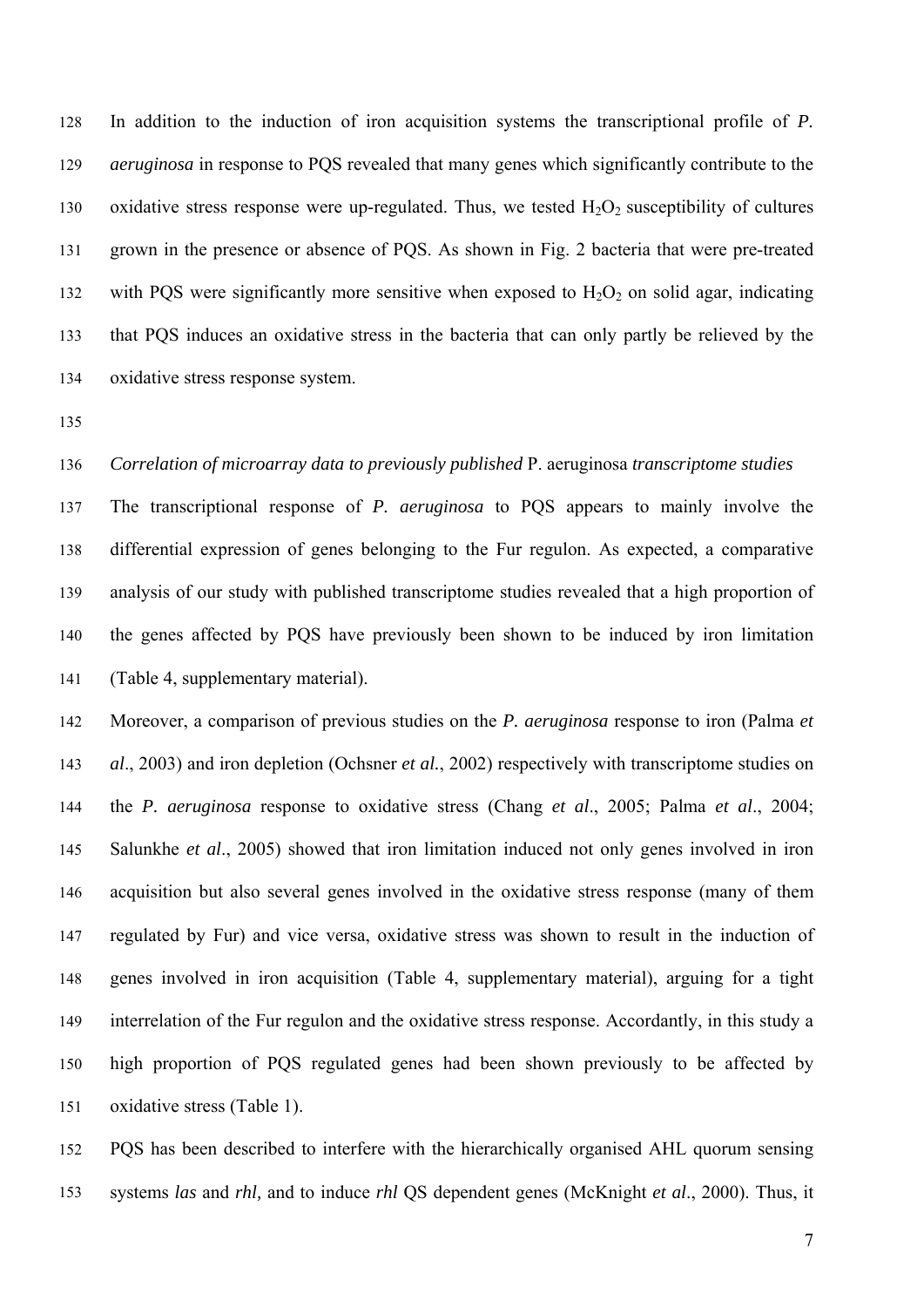was expected that some of the previously reported AHL-QS regulated genes would also be affected by PQS addition. 14 of the 93 PQS dependent genes have been reported previously to be QS regulated in at least one of the three recent transcriptome studies that map the AHL-QS regulon in PAO1 (Hentzer et al., 2003; Schuster et al., 2003; Wagner et al., 2003) 6 PprB 158 dependent genes (Dong et al., 2005) and 36 PQS and VqsR (virulence and quorum sensing 154 155 156 157 regulator) dependent genes were found (Juhas *et al*., 2005) (Table 4, supplementary material). Remarkably in a VqsR mutant the PQS biosynthetic genes (Juhas *et al*., 2005) and the pyochelin biosynthetic genes (Juhas *et al*., 2004) were shown to be down-regulated. 159 160 161

162 Only 20 PQS induced genes have previously been described to be MvfR (multiple virulence factor regulator) dependent (Deziel *et al.*, 2005) although MvfR controls PQS biosynthesis (Table 4, supplementary material). These included 8 encoding hypothetical proteins and the *mexGH* genes, that were reported to influence the production of multiple QS regulated virulence factors (Aendekerk *et al*., 2002) and that have been implicated to play a role in PQS and AHL dependent cell-to-cell communication (Aendekerk *et al*., 2005). The *mexGH* genes are also regulated by the transcriptional regulator SoxR (Palma *et al*., 2005). Whereas SoxR controls the oxidative stress response in *Escherichia coli* (Pomposiello and Demple, 2001), its role in *P. aeruginosa* remains elusive. In addition to the *mexGH* genes, *rsmA,* which acts as a post-transcriptional negative regulator of secondary metabolites (Pessi *et al*., 2001), was among the PQS and MvfR congenerous regulated genes. Moreover, the MvrR controlled *phzS* which is required for phenazine-1-carboxylic acid conversion to pyocyanin, was induced by PQS addition and 4 genes probably encoding for heat shock proteins (*clpB*, *ibpA*, *hslU* and *hslV*). *BfrB* and PA4880 encoding for a probable bacterioferritin were also affected by MvfR and PQS. The reason for the limited consistency of our results and the global gene expression profile of the MvfR mutant seems to be due to the applied experimental conditions. Whereas we analysed the impact of exogenously added PQS to growing *P. aeruginosa* PAO1, Deziel *et al*. (Deziel *et al.*, 2005) compared a MvfR mutant with the wild-type. 163 164 165 166 167 168 169 170 171 172 173 174 175 176 177 178 179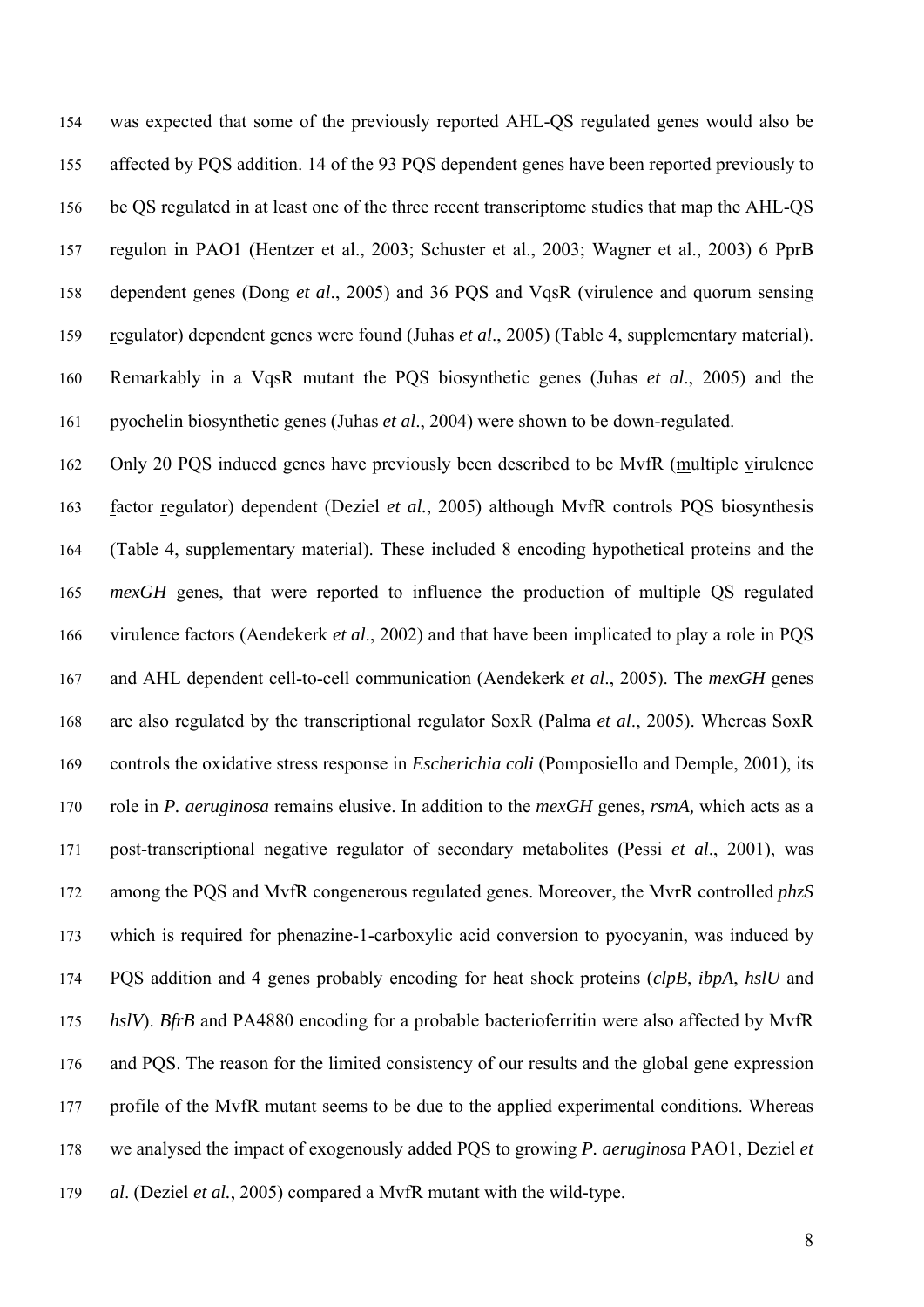180 *The addition of PQS depletes iron from the growth medium due to its iron chelating activity* 

181 182 183 184 185 Since the transcriptome profile of the PAO1 strain grown in the presence of PQS revealed an iron starvation response, we were interested in whether PQS addition had any effect on the iron concentration in the growth medium. Intriguingly, we found that the addition of PQS to the cultures resulted in a rapid depletion of iron from the medium very similar to the iron depletion effect of the chelating agent 2´2-dipyridyl (Fig. 3).

186 187 188 189 190 191 192 193 194 195 196 197 In order to confirm an iron chelating property, PQS (3,4-(di)hydroxy-2-heptyl-quinoline) dissolved in methanol was added to a Fe(III)-sulphate solution. The colour of the solution changed to reddish-pink suggesting the formation of a complex. ESI/MS analysis of this solution afforded the spectrum depicted in Fig. 4A. Signals corresponding to compounds containing two and three PQS molecules bound to Fe(III) were detected. By collison induced dissociation of the Fe(III) complexes (Fig. 4B and 4C), a very high stability of the complex of two PQS anions bound to Fe(III) could be demonstrated (see Fig. 4 for details). 4-Hydroxy-2 heptyl-quinoline lacking the hydroxyl group at position 3 did not form an analogous complex. Stable PQS (3,4-(di)hydroxy-2-heptyl-quinoline)-Fe(III) complexes, partially containing the homologous 3,4-(di)hydroxy-2-nonyl-quinoline- derivative were also isolated from PQS supplemented PAO1 cultures grown until stationary phase in iron replete medium and identified by ESI/MS and subsequent MS/MS analysis (data not shown).

198

#### 199 *Low iron medium conditions induce the rhl QS system and PQS production*

200 201 202 203 204 205 Although no differential in *rhlI/R* transcription was identified by transcriptomics, PQS strongly induced the production of the *rhl* QS dependent secondary metabolite pyocyanin under our experimental conditions (Fig. 5). Thus, as PQS strongly affected the iron concentration in the medium, we were interested in whether the *rhl* QS system was induced in PQS supplemented cultures as a result of iron depletion. We therefore introduced the pMAL.V vector carrying a *lacZ* transcriptional fusion of *rhlR* (obtained by A. Lazdunski) into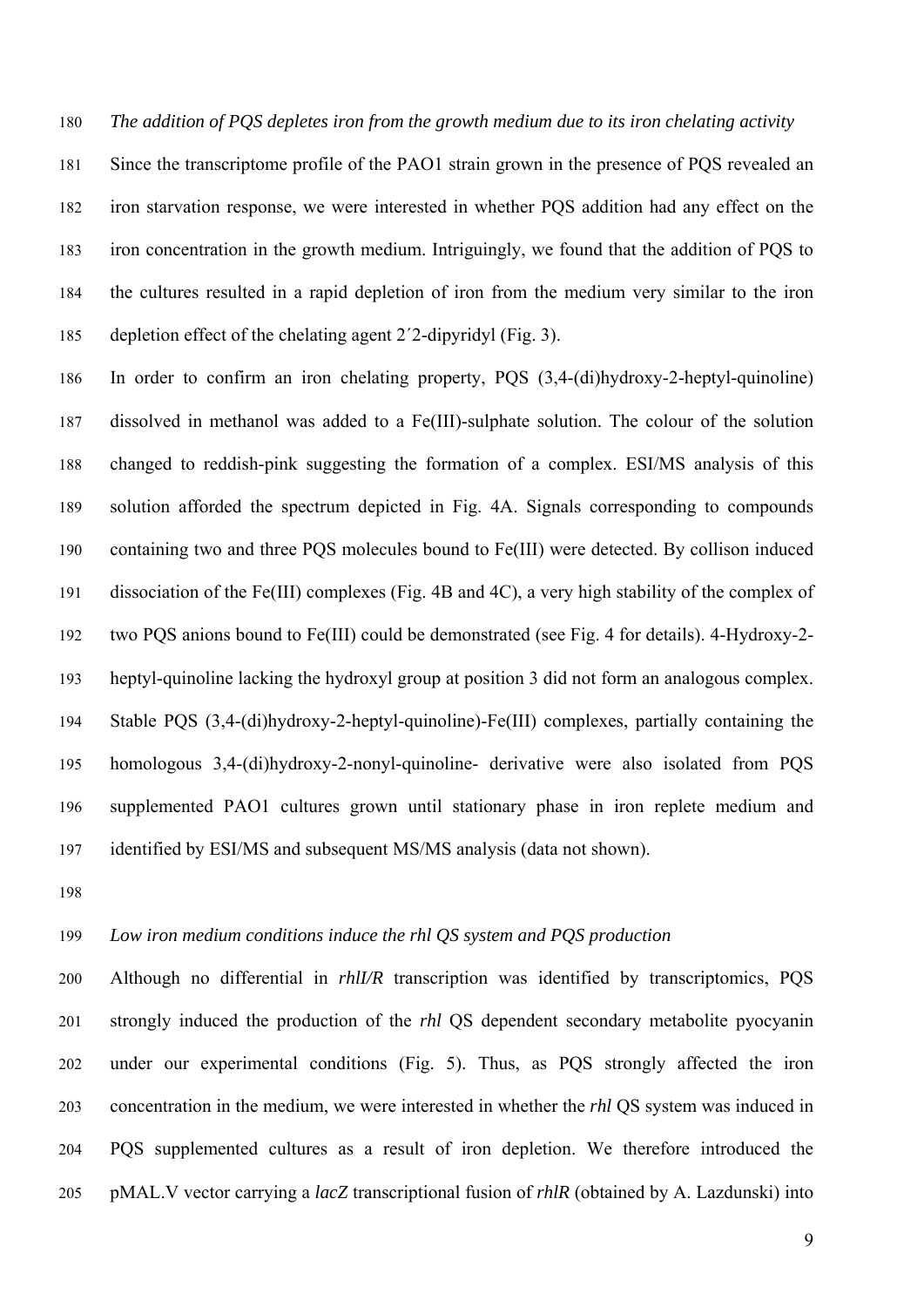PAO1 and determined the ß-galactosidase activity after growth at low and high iron concentrations. Indeed, we found a significant enhancement of the *rhlR* promoter activity in low iron medium (Fig. 6). These results strongly suggest that the induction of the *rhl* QS system in PQS treated *P. aeruginosa* cultures can at least in part be traced back to the PQS effect on *P. aeruginosa* iron homeostasis. Apart from an induced pyocyanin production and *rhlR* transcription the addition of PQS led to a significant enhancement of the endogenous hydroxy-alkyl-quinolone (HAQ) production as determined by thin layer chromatography (TLC) and GC/MS. After 15 and 23 h of incubation a marked HAQ signal differential (4 hydroxy- and 3,4-(di)hydroxy-alkyl-quinoline derivatives, the latter including PQS, predominantly with a 2-heptyl and in smaller amounts with a 2-nonyl side chain (Bredenbruch *et al*., 2005)) was detected in the PQS supplemented PAO1 cultures as compared to controls, that clearly exceeded the initially added concentrations of 40 µM PQS. Whereas the amount of PQS was only about twice of the amount of the PQS in the control cultures (up to 80 µM PQS was detected in the un-supplemented cultures), the PQS precursor substance, 4-hydroxy-alkyl-quinoline, was found to be significantly more induced upon PQS addition (3-5- fold increase). Remarkably, this induction of HAQ biosynthesis was also observed in TLC (data not shown) when the bacteria were grown under low iron conditions, which is consistent with the results of the transcriptome study of Ochsner *et al*. demonstrating an induction of *mvrR* under low iron medium conditions (Ochsner *et al*., 2002). 206 207 208 209 210 211 212 213 214 215 216 217 218 219 220 221 222 223 224

225

#### 226 **Conclusion**

227 228 *P. aeruginosa* virulence is controlled by complex regulatory circuits involving the interplay of various systems. Apart from the *las* and the *rhl* homoserine lactone dependent QS systems, the MvfR (multiple virulence factor regulator) system is found in *P. aeruginosa*, which regulates PQS biosynthesis and which is intertwined with the homoserine lactone QS systems (McKnight *et al*., 2000). This study provides novel insight into the molecular mechanisms 229 230 231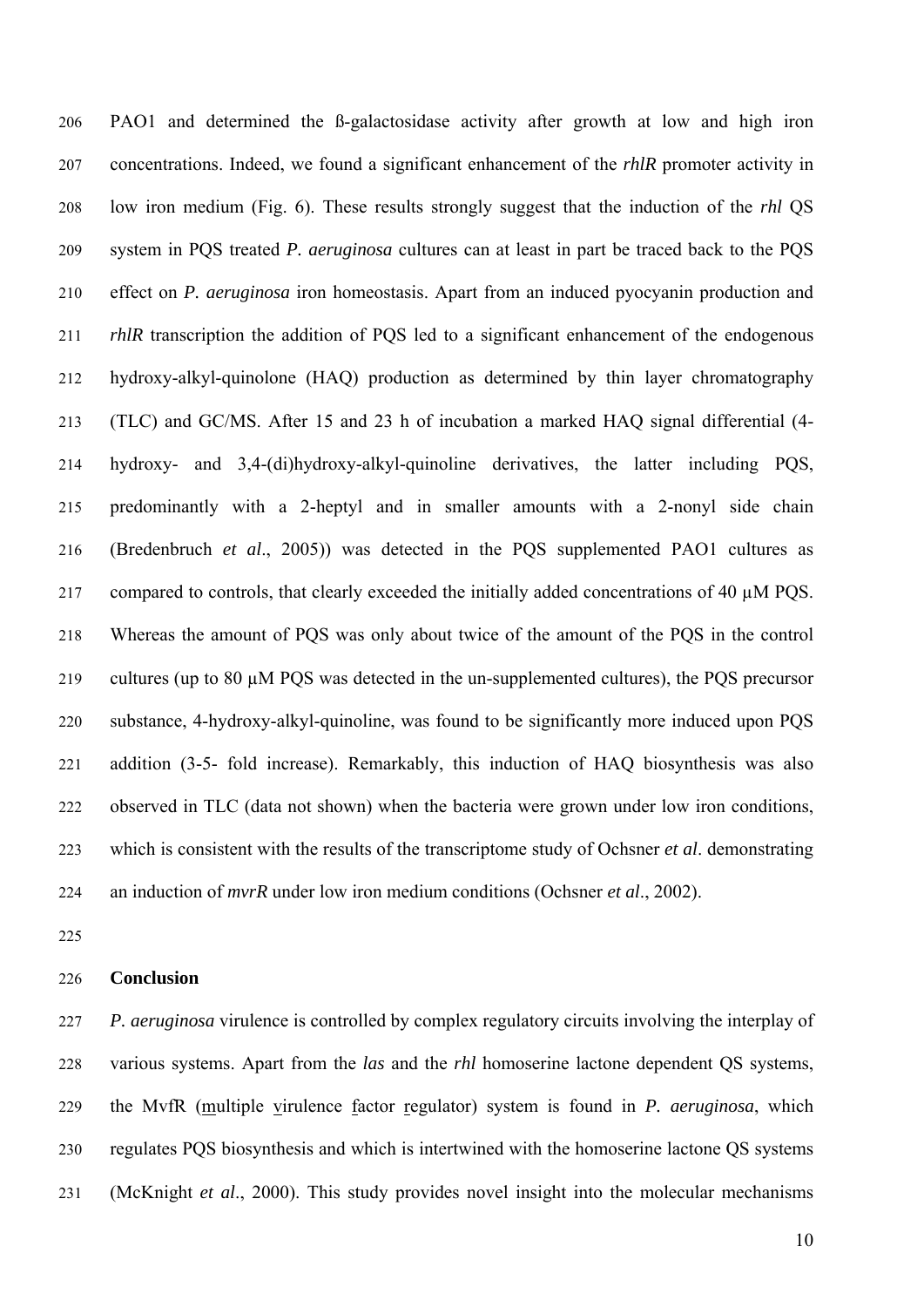underlying PQS signalling and demonstrates that well documented effects of PQS can at least in part be traced back to its activity as an iron chelator. As a consequence of the PQS iron chelating activity, the transcriptional profile of PAO1 in response to PQS reflects an iron starvation response, which is accompanied by the up-regulation of genes required for iron acquisition and an oxidative stress response, some of which have been shown to be also regulated by QS. Furthermore, although no *rhlR* induction upon PQS addition could be detected by transcriptomics, addition of PQS to PAO1 cultures clearly enhanced the *rhl* dependent pyocyanin production and, by using *lacZ* fusions, we could demonstrate that the *rhl* QS system was activated under iron limiting conditions. This suggests that PQS affects the *rhl* QS system indirectly as a result of iron depletion. The finding that PQS influences the *P. aeruginosa* iron homeostasis is an important step in the understanding of complex bacterial interactions and endorses the growing evidence that cell-to-cell signalling mediated by the QS systems can also be strongly affected by environmental factors other than cell density. In fact a link between the QS and the iron regulon has been suggested previously (Bollinger *et al*., 2001; Cornelis and Aendekerk, 2004; Hassett *et al*., 1999; Kim et al., 2005; Stintzi *et al*., 1998; Whiteley *et al.,* 1999). The complexity of QS dependent gene regulation has also become apparent from previous observations of additional biological functions of nonenzymatically formed products of homoserine lactones including binding of iron (Kaufmann *et al*., 2005). Moreover, the PQS precursor substance 4-hydroxy-alkyl-quinoline has recently been described to exhibit iron chelating activities although this was not be confirmed by the use of the synthesized compound (Royt *et al*., 2001). We have now shown, that PQS and other 3,4-(di)hydroxy-alkyl-quinoline derivates, but not the 4-(mono)hydroxyalkyl-quinoline are potent iron chelators. Consequential, when PQS is added to the growth medium PQS depletes iron from the medium so that the bacteria experience iron deprivation and react with an increased expression of the iron acquisition systems, PQS production and *rhlR* expression. Although these results explain previously observed PQS effects, the 232 233 234 235 236 237 238 239 240 241 242 243 244 245 246 247 248 249 250 251 252 253 254 255 256 257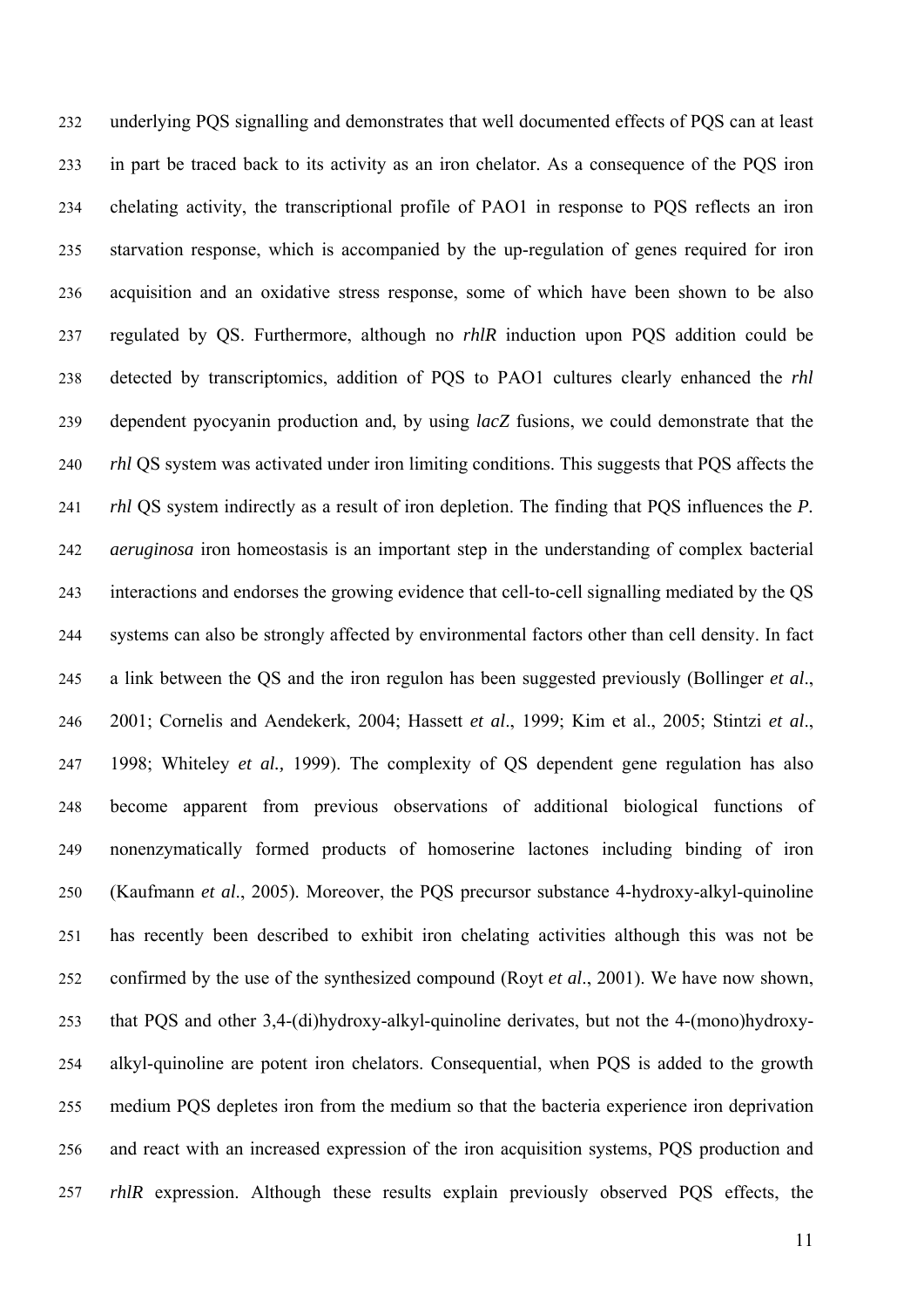biological role of the iron chelating properties remain elusive. It is reasonable to assume that there is a yet to be defined biological function of PQS that warrants further investigations. 258 259

260

#### 261 **Experimental procedures**

#### 262 *Bacterial strains, plasmids and culture conditions*

263 264 265 266 267 268 269 270 271 272 273 *P. aeruginosa* PAO1 was obtained from the University of Washington Genome Center and was grown in Brain-Heart-Infusion (BHI) medium at 37°C by shaking with or without the addition of 40 µM POS, respectively. Alternatively, PAO1 was grown in minimal medium (112 mM DL-alaninine, 20 ml glycerol, 0.8 mM  $K_2HPO_4$ , 20 mM  $MgCl_2$ , 100 mM  $Na_2SO_4$ , pH 7.0-7.2) (Frank and DeMoss, 1959) supplemented with either 2.5  $\mu$ M or 25  $\mu$ M Fe(II) sulfate, respectively. 4-Hydroxy-heptyl-quinoline (HHQ) was synthesized chemically as described previously (Somanathan and Smith K.M., 2004) and used to produce PQS (3,4- (di)hydroxy-heptyl-quinoline) by the procedures described by Pesci *et al*. (Pesci *et al*., 1999). *LacZ* transcriptional fusions of *rhlR* (pMAL.V) were provided by courtesy of A. Lazdunski (Latifi *et al*., 1996). *P. aeruginosa* was grown in BHI medium supplemented with 60 µg/ml tetracycline when required.

274

#### 275 *RNA extraction, GeneChip hybridization and data analysis*

276 277 278 279 280 281 282 283 For RNA extraction bacteria were harvested at early logarithmic, late logarithmic and stationary phase of growth. Three independent cultures of PQS-treated and untreated PAO1 each were pooled and the RNA was immediately stabilized with RNAprotect Bacteria Reagent (Qiagen, Valencia, CA). Subsequently two Affymetrix GeneChips were hybridized for each culture condition. RNA isolation, cDNA generation, fragmentation, biotinylation and GeneChip hybridization and analysis were performed according to the Affymetrix guidelines and are conform to the MIAME requirements (Minimum Information About a Microarray Experiment). Data were combined with the latest annotation from the website of the *P.*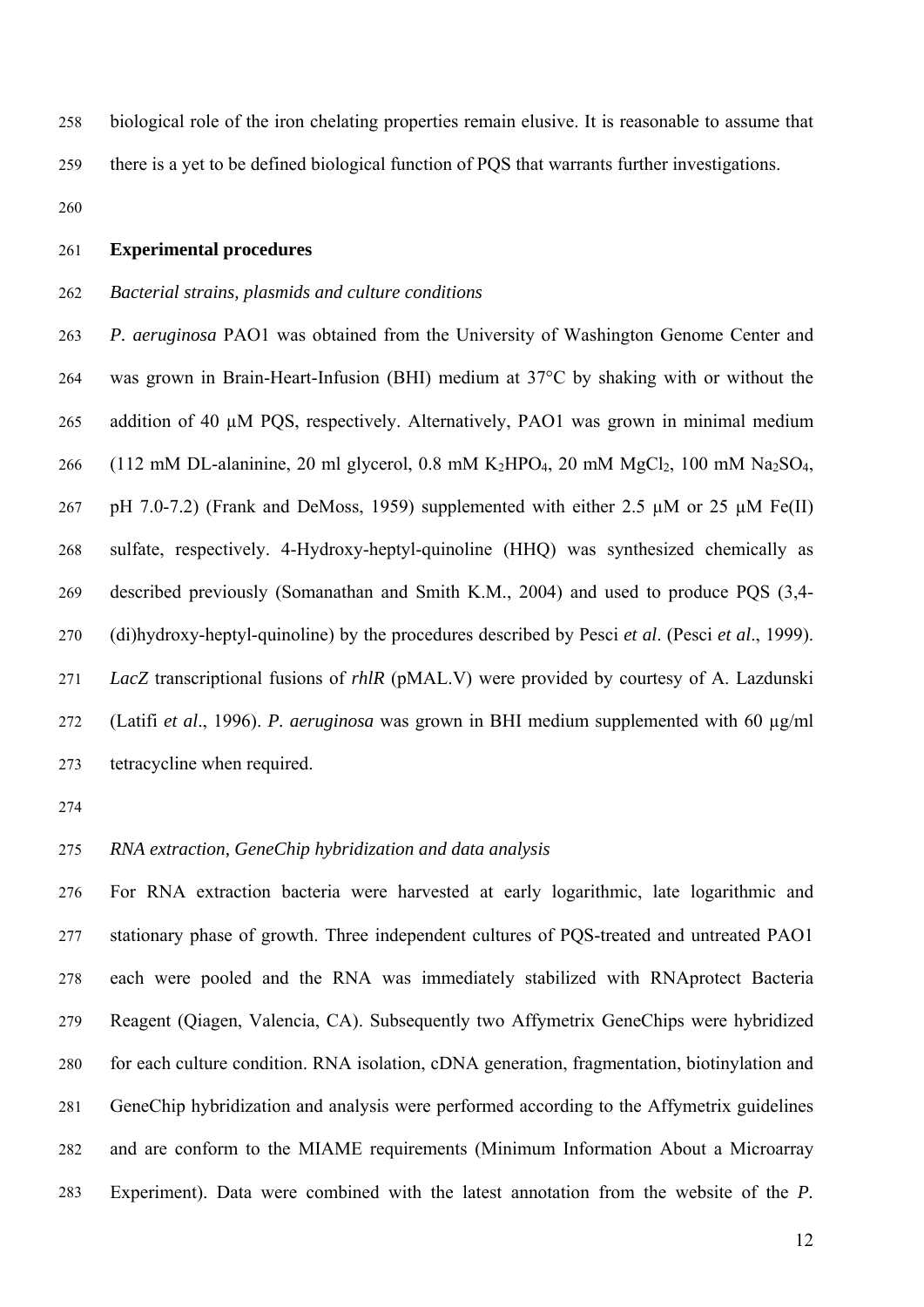*aeruginosa* PAO1 sequence and the community annotation project provided at www.pseudomonas.com. Genes, which were found in all four pairings defined by the Affymetrix Microarray Suite Software as having significant changes in their signal intensities and where the mean signal differential is at least twofold are listed in Table 1. 284 285 286 287

288

#### 289 *Determination of the iron concentration*

290 291 The concentration of iron in the culture supernatants was determined by spectrophotometric assay using the iron test kit (Merk) according to the instructions of the manufacturer.

292

293 *Measurement of ß-galactosidase activity* 

294 295 296 297 298 299 Miller assays were carried out as described previously (Miller JH, 1972). Briefly, 50-200 µl samples of the bacterial culture was removed and added to the reaction mix and vortexed. The reaction mix consisted of 800-950 µl Z buffer, 5 µl 0.1% SDS and 10 µl chloroform all prewarmed to  $30^{\circ}$ C. 200 µl of ONPG (4 mg /ml PBS) was added to the reaction and it was incubated until there was a colour change or for 15 min if there was no obvious colour change.

300

301 302 *Extraction of extracellular P. aeruginosa hydroxy-alkyl-quinolones (HAQ) metabolites and thin layer chromatography (TLC)*

303 304 305 306 307 308 309 HAQ metabolites were extracted from *P. aeruginosa* broth cultures with dichlormethane. Briefly, the bacterial cultures were extracted with 1 volume of dichlormethane by vigorous shaking. After centrifugation at 2000 g for 15 min the lower organic layer was evaporated. Thin layer chromatography (TLC) was performed using a silica gel 60 F254 TLC plate. The extracted *P. aeruginosa* material was dissolved in methanol and separated by TLC using 95:5 dichloromethane : methanol as a solvent. Fluorescent spots were visualized under UV light and photographed. The two chemically synthesized HAQs were used as standards in TLC.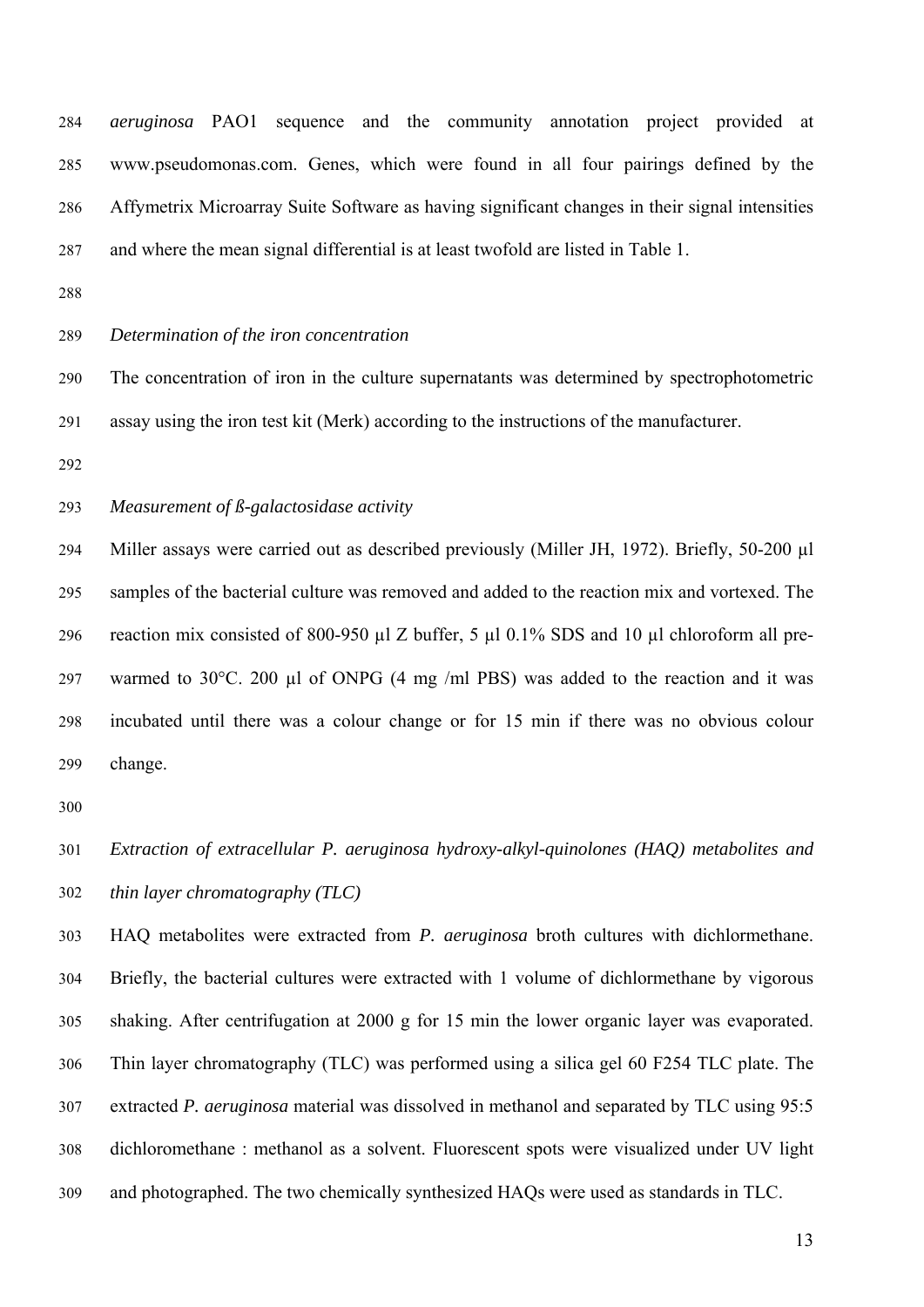310

#### 311 *GC/MS analysis*

312 313 314 315 316 317 Hydroxy-alkyl-quinolines (HAQ) which are mainly the 4-hydroxy- and 3,4-(di)hydroxyalkyl-quinoline derivatives, including PQS, were analyzed after trimethylsilylation (50/50 pyridine +  $(BSTFA+1\%$  TMC),  $70^{\circ}$ C, 1h) on a Thermo-Finnigan GCQ ion trap mass spectrometer (Finnigan MAT corp., San Jose, CA) running in the positive ion EI mode equipped with a 30 m DB5 capillary column. Quantification was achieved by spiking the samples with known amounts of POS (3,4-(di)hydroxy-heptyl-quinoline).

318

#### 319 *Electrospray Ionization Mass Spectrometry*

320 321 322 323 324 325 326 Approximately 3  $\mu$ L of the Fe(III) / PQS solution in methanol /water 2:1 (final concentration 10-100 pmol/ $\mu$ L) was applied to a nanospray gold-coated glass capillary placed orthogonally in front of the entrance hole of a QTOF-II instrument (Micromass, Manchester, U.K.). Approximately 1000 V was applied to the capillary, and the ions entering the spectrometer were separated by the time-of-flight analyzer. For MS/MS experiments, parent ions were selected by the quadrupole mass filter and subjected to collision-induced dissociation (CID). Resulting daughter ions were then separated by the TOF analyzer.

327

#### 328 *H2O2 sensitivity assay*

329 330 331 332 333 334 335 The  $H_2O_2$  sensitivity disk assay was adapted from (Hassett et al., 1999). Briefly, PAO1 was grown at  $37^{\circ}$ C in BHI medium with and without the addition of 40  $\mu$ M PQS. 100  $\mu$ L of the bacterial culture was suspended in 3 mL of LB soft agar at 40°C (0.6% (wt/vol) agar), mixed and poured on Columbia blood agar plates. Sterile filter paper disks were placed on the soft solid agar and the disks were spotted with 10  $\mu$ l of 30% H<sub>2</sub>O<sub>2</sub>. Plates were incubated at 37°C for 24 h and the diameter of the zone of growth inhibition was measured. All experiments were performed in triplicate.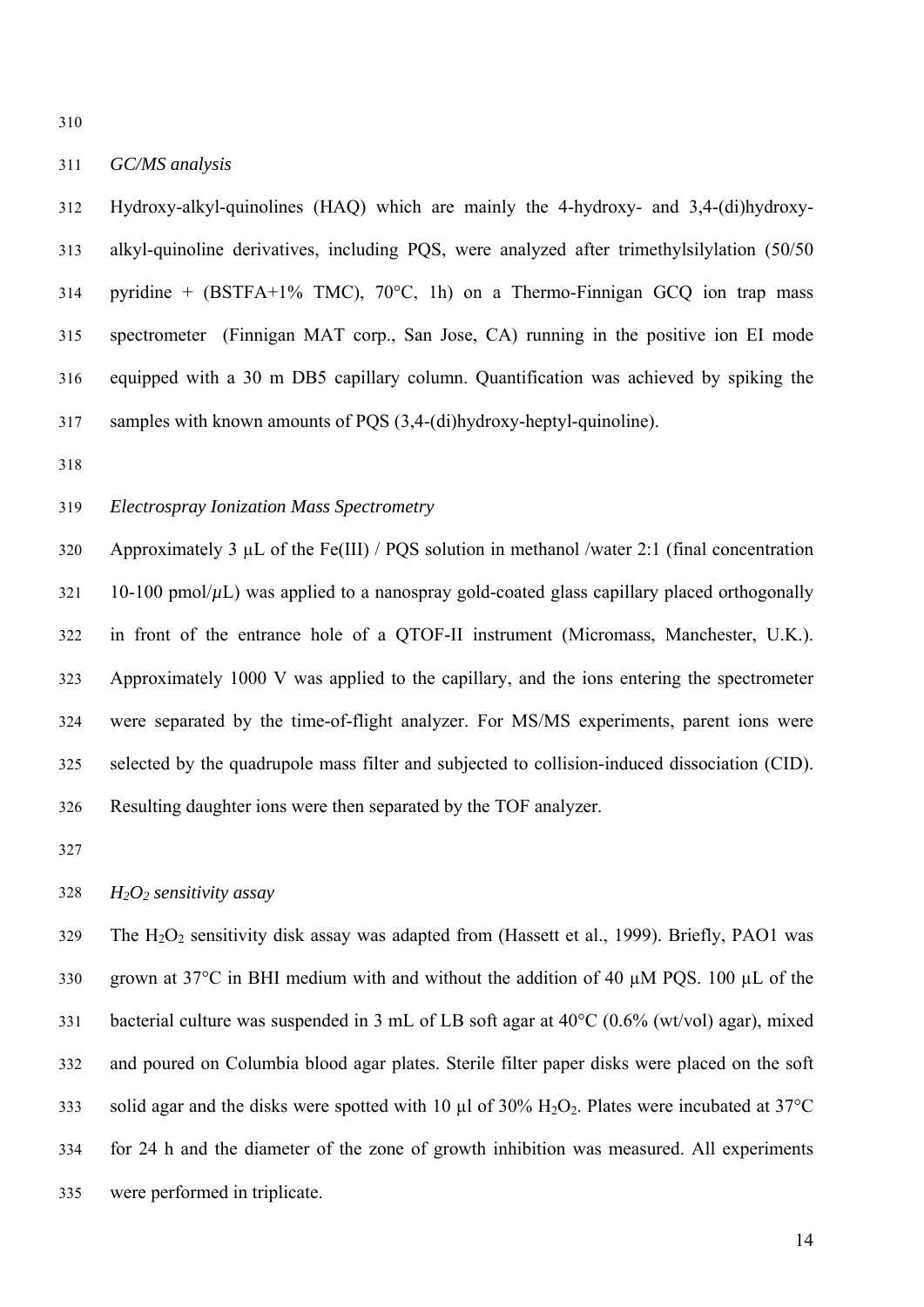# 336 **Acknowledgements**

337 338 339 340 341 342 We thank Tanja Töpfer, for her excellent technical assistance, Michael Morr for the synthesis of HAQs, Claudia Hanko and Undine Felgenträger for recording the mass spectrometric data and A. Lazdunski for providing pMAL.V. We are especially grateful to Katharina Trunk and Max Schobert (Technical University Braunschweig, Germany) for technical advice and Victor Wray, Dieter Bitter-Suermann and Jürgen Wehland for their helpful discussions and continuous support.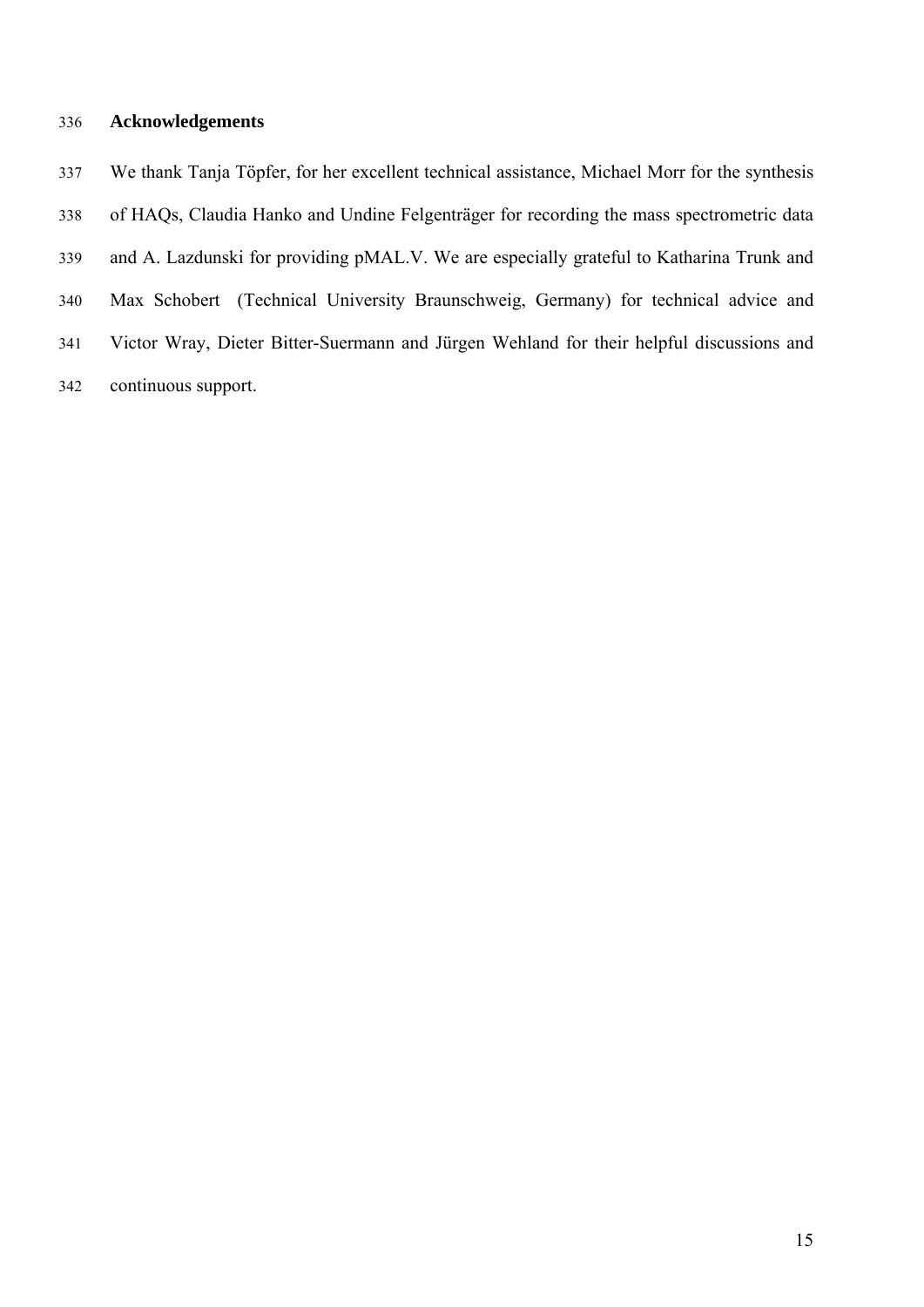343 344

### Reference List

- 345 346 Aendekerk,S., Diggle,S.P., Song,Z., Hoiby,N., Cornelis,P., Williams,P., and Camara,M. (2005) The MexGHI-OpmD multidrug efflux pump controls growth, antibiotic susceptibility and virulence in Pseudomonas
- 347 aeruginosa via 4-quinolone-dependent cell-to-cell communication. *Microbiology* **151:** 1113-1125.
- 348 349 Aendekerk,S., Ghysels,B., Cornelis,P., and Baysse,C. (2002) Characterization of a new efflux pump, MexGHI-OpmD, from Pseudomonas aeruginosa that confers resistance to vanadium. *Microbiology* **148:** 2371-2381.
- 350 Bollinger,N., Hassett,D.J., Iglewski,B.H., Costerton,J.W., and McDermott,T.R. (2001) Gene expression in
- 351 352 Pseudomonas aeruginosa: evidence of iron override effects on quorum sensing and biofilm-specific gene regulation. *J Bacteriol* **183:** 1990-1996.
- 353 354 Bredenbruch,F., Nimtz,M., Wray,V., Morr,M., Muller,R., and Haussler,S. (2005) Biosynthetic pathway of Pseudomonas aeruginosa 4-hydroxy-2-alkylquinolines. *J Bacteriol* **187:** 3630-3635.
- 355 Brint,J.M. and Ohman,D.E. (1995) Synthesis of multiple exoproducts in Pseudomonas aeruginosa is under the
- 356 control of RhlR-RhlI, another set of regulators in strain PAO1 with homology to the autoinducer-responsive
- 357 LuxR-LuxI family. *J Bacteriol* **177:** 7155-7163.
- 358 359 Camara,M., Williams,P., and Hardman,A. (2002) Controlling infection by tuning in and turning down the volume of bacterial small-talk. *Lancet Infect Dis* **2:** 667-676.
- 360 361 Chang,W., Small,D.A., Toghrol,F., and Bentley,W.E. (2005) Microarray analysis of Pseudomonas aeruginosa reveals induction of pyocin genes in response to hydrogen peroxide. *BMC. Genomics* **6:** 115.
- 362 Chastre,J. and Fagon,J.Y. (2002) Ventilator-associated pneumonia. *Am. J Respir. Crit Care Med* **165:** 867-903.
- 363 364 Cornelis,P. and Aendekerk,S. (2004) A new regulator linking quorum sensing and iron uptake in Pseudomonas aeruginosa. *Microbiology* **150:** 752-756.
- 365 366 Davies,D.G., Parsek,M.R., Pearson,J.P., Iglewski,B.H., Costerton,J.W., and Greenberg,E.P. (1998) The involvement of cell-to-cell signals in the development of a bacterial biofilm. *Science* **280:** 295-298.
- 367 368 de Kievit,T.R., Gillis,R., Marx,S., Brown,C., and Iglewski,B.H. (2001) Quorum-sensing genes in Pseudomonas aeruginosa biofilms: their role and expression patterns. *Appl. Environ. Microbiol.* **67:** 1865-1873.
- 369 370 de Kievit,T.R. and Iglewski,B.H. (2000) Bacterial quorum sensing in pathogenic relationships. *Infect Immun.* **68:** 4839-4849.
- 371 Deziel,E., Gopalan,S., Tampakaki,A.P., Lepine,F., Padfield,K.E., Saucier,M. et al. (2005) The contribution of
- 372 MvfR to Pseudomonas aeruginosa pathogenesis and quorum sensing circuitry regulation: multiple quorum
- 373 374 sensing-regulated genes are modulated without affecting lasRI, rhlRI or the production of N-acyl-L-homoserine lactones. *Mol. Microbiol.* **55:** 998-1014.
- 375 Diggle,S.P., Winzer,K., Chhabra,S.R., Worrall,K.E., Camara,M., and Williams,P. (2003) The Pseudomonas
- 376 377 aeruginosa quinolone signal molecule overcomes the cell density-dependency of the quorum sensing hierarchy, regulates rhl-dependent genes at the onset of stationary phase and can be produced in the absence of LasR. *Mol.*
- 378 *Microbiol.* **50:** 29-43.
	- 379 Dong,Y.H., Zhang,X.F., Soo,H.M., Greenberg,E.P., and Zhang,L.H. (2005) The two-component response
	- 380 381 regulator PprB modulates quorum-sensing signal production and global gene expression in Pseudomonas aeruginosa. *Mol. Microbiol.* **56:** 1287-1301.
	- 382 Frank,L.H. and DeMoss,R.D. (1959) On the biosynthesis of pyocyanine. *J Bacteriol* **77:** 776-782.
	- 383 384 Fuqua,C. and Greenberg,E.P. (1998) Self perception in bacteria: quorum sensing with acylated homoserine lactones. *Curr. Opin. Microbiol.* **1:** 183-189.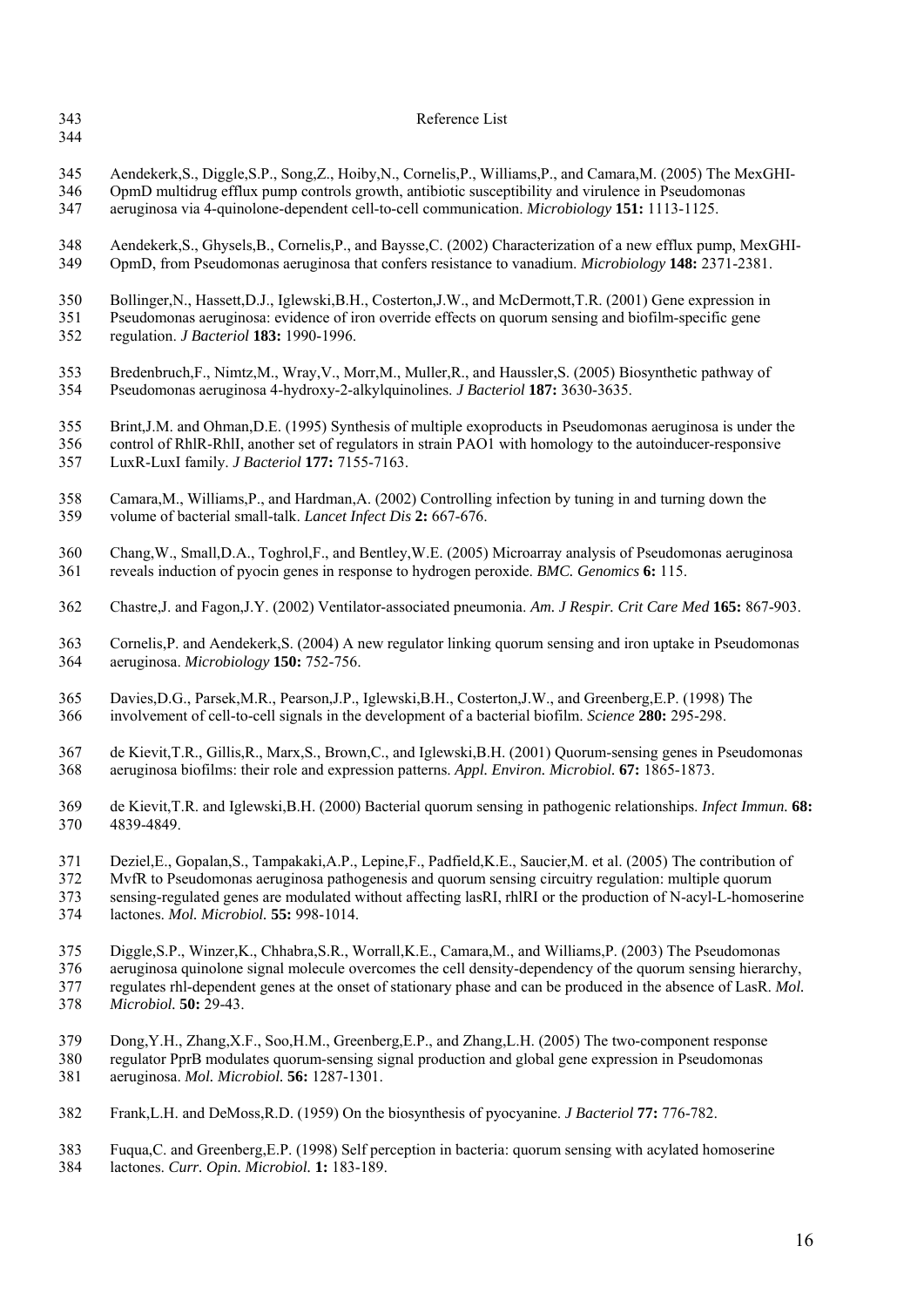- 385 Fuqua,C., Parsek,M.R., and Greenberg,E.P. (2001) Regulation of gene expression by cell-to-cell
- 386 communication: acyl-homoserine lactone quorum sensing. *Annu. Rev. Genet.* **35:** 439-468.
- 387 Hassett,D.J., Cuppoletti,J., Trapnell,B., Lymar,S.V., Rowe,J.J., Yoon,S.S. et al. (2002) Anaerobic metabolism
- 388 and quorum sensing by Pseudomonas aeruginosa biofilms in chronically infected cystic fibrosis airways:
- 389 rethinking antibiotic treatment strategies and drug targets. *Adv. Drug Deliv. Rev.* **54:** 1425-1443.

390 391 Hassett,D.J., Howell,M.L., Ochsner,U.A., Vasil,M.L., Johnson,Z., and Dean,G.E. (1997a) An operon containing fumC and sodA encoding fumarase C and manganese superoxide dismutase is controlled by the ferric uptake

- 392 regulator in Pseudomonas aeruginosa: fur mutants produce elevated alginate levels. *J Bacteriol* **179:** 1452-1459.
- 393 Hassett,D.J., Howell,M.L., Sokol,P.A., Vasil,M.L., and Dean,G.E. (1997b) Fumarase C activity is elevated in
- 394 395 response to iron deprivation and in mucoid, alginate-producing Pseudomonas aeruginosa: cloning and characterization of fumC and purification of native fumC. *J Bacteriol* **179:** 1442-1451.
- 396 397 398 Hassett,D.J., Ma,J.F., Elkins,J.G., McDermott,T.R., Ochsner,U.A., West,S.E. et al. (1999) Quorum sensing in Pseudomonas aeruginosa controls expression of catalase and superoxide dismutase genes and mediates biofilm susceptibility to hydrogen peroxide. *Mol. Microbiol.* **34:** 1082-1093.
- 399 Hassett,D.J., Sokol,P.A., Howell,M.L., Ma,J.F., Schweizer,H.T., Ochsner,U., and Vasil,M.L. (1996) Ferric
- 400 401 uptake regulator (Fur) mutants of Pseudomonas aeruginosa demonstrate defective siderophore-mediated iron uptake, altered aerobic growth, and decreased superoxide dismutase and catalase activities. *J Bacteriol* **178:**
- 402 3996-4003.
- 403 404 Hentzer,M., Wu,H., Andersen,J.B., Riedel,K., Rasmussen,T.B., Bagge,N. et al. (2003) Attenuation of Pseudomonas aeruginosa virulence by quorum sensing inhibitors. *EMBO J* **22:** 3803-3815.
- 405 406 Hutchison,M.L. and Govan,J.R. (1999) Pathogenicity of microbes associated with cystic fibrosis. *Microbes. Infect* **1:** 1005-1014.
- 407 408 Juhas,M., Wiehlmann,L., Huber,B., Jordan,D., Lauber,J., Salunkhe,P. et al. (2004) Global regulation of quorum sensing and virulence by VqsR in Pseudomonas aeruginosa. *Microbiology* **150:** 831-841.
- 409 410 Juhas,M., Wiehlmann,L., Salunkhe,P., Lauber,J., Buer,J., and Tummler,B. (2005) GeneChip expression analysis of the VqsR regulon of Pseudomonas aeruginosa TB. *FEMS Microbiol. Lett.* **242:** 287-295.
- 411 Kaufmann,G.F., Sartorio,R., Lee,S.H., Rogers,C.J., Meijler,M.M., Moss,J.A. et al. (2005) Revisiting quorum
- 412 413 sensing: Discovery of additional chemical and biological functions for 3-oxo-N-acylhomoserine lactones. *Proc. Natl. Acad Sci U. S. A* **102:** 309-314.
- 414 Kim,E.J., Wang,W., Deckwer,W.D., and Zeng,A.P. (2005) Expression of the quorum-sensing regulatory protein
- 415 416 LasR is strongly affected by iron and oxygen concentrations in cultures of Pseudomonas aeruginosa irrespective of cell density. *Microbiology* **151:** 1127-1138.
- 417 418 419 Latifi,A., Foglino,M., Tanaka,K., Williams,P., and Lazdunski,A. (1996) A hierarchical quorum-sensing cascade in Pseudomonas aeruginosa links the transcriptional activators LasR and RhIR (VsmR) to expression of the stationary-phase sigma factor RpoS. *Mol. Microbiol.* **21:** 1137-1146.
- 420 421 422 Latifi,A., Winson,M.K., Foglino,M., Bycroft,B.W., Stewart,G.S., Lazdunski,A., and Williams,P. (1995) Multiple homologues of LuxR and LuxI control expression of virulence determinants and secondary metabolites through quorum sensing in Pseudomonas aeruginosa PAO1. *Mol. Microbiol.* **17:** 333-343.
- 423 424 Lyczak,J.B., Cannon,C.L., and Pier,G.B. (2000) Establishment of Pseudomonas aeruginosa infection: lessons from a versatile opportunist. *Microbes. Infect* **2:** 1051-1060.
- 425 426 McKnight,S.L., Iglewski,B.H., and Pesci,E.C. (2000) The Pseudomonas quinolone signal regulates rhl quorum sensing in Pseudomonas aeruginosa. *J Bacteriol* **182:** 2702-2708.
- 427 428 Miller JH (1972) *Experiments in Molecular Genetics. cold spring Harbour, NY: Cold Spring Harbour Laboratory*.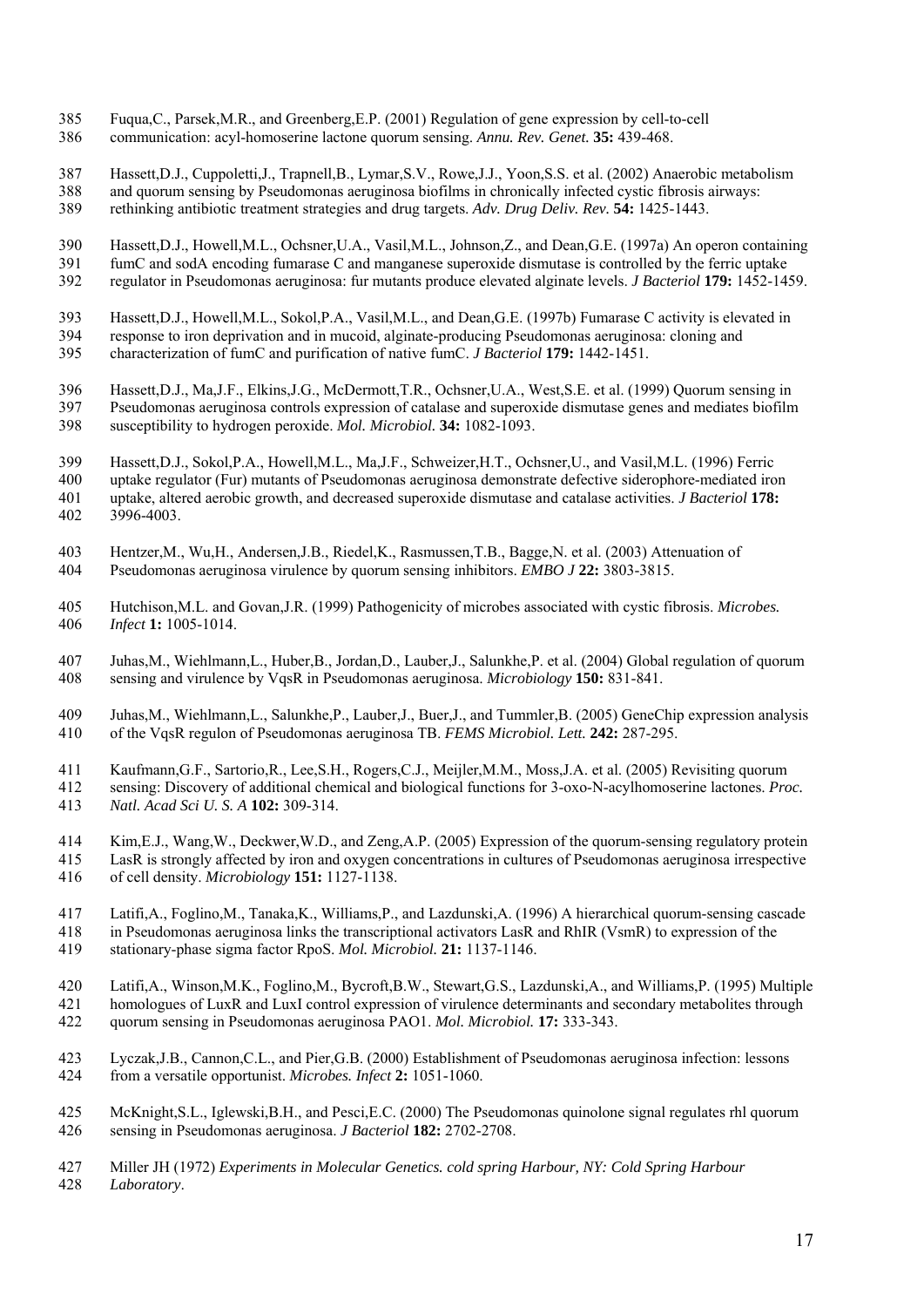- 429 430 Ochsner,U.A. and Reiser,J. (1995) Autoinducer-mediated regulation of rhamnolipid biosurfactant synthesis in Pseudomonas aeruginosa. *Proc. Natl. Acad Sci U. S. A* **92:** 6424-6428.
- 431 Ochsner,U.A., Vasil,A.I., and Vasil,M.L. (1995) Role of the ferric uptake regulator of Pseudomonas aeruginosa
- 432 433 in the regulation of siderophores and exotoxin A expression: purification and activity on iron-regulated promoters. *J Bacteriol* **177:** 7194-7201.
- 434 435 Ochsner,U.A. and Vasil,M.L. (1996) Gene repression by the ferric uptake regulator in Pseudomonas aeruginosa: cycle selection of iron-regulated genes. *Proc. Natl. Acad Sci U. S. A* **93:** 4409-4414.
- 436 Ochsner,U.A., Wilderman,P.J., Vasil,A.I., and Vasil,M.L. (2002) GeneChip expression analysis of the iron
- 437 438 starvation response in Pseudomonas aeruginosa: identification of novel pyoverdine biosynthesis genes. *Mol. Microbiol.* **45:** 1277-1287.
- 439 440 Palma,M., DeLuca,D., Worgall,S., and Quadri,L.E. (2004) Transcriptome analysis of the response of Pseudomonas aeruginosa to hydrogen peroxide. *J Bacteriol* **186:** 248-252.
- 441 442 Palma,M., Worgall,S., and Quadri,L.E. (2003) Transcriptome analysis of the Pseudomonas aeruginosa response to iron. *Arch. Microbiol.* **180:** 374-379.
- 443 444 Palma,M., Zurita,J., Ferreras,J.A., Worgall,S., Larone,D.H., Shi,L. et al. (2005) Pseudomonas aeruginosa SoxR does not conform to the archetypal paradigm for SoxR-dependent regulation of the bacterial oxidative stress
- 445 adaptive response. *Infect Immun* **73:** 2958-2966.
- 446 447 448 Parsek,M.R. and Greenberg,E.P. (2000) Acyl-homoserine lactone quorum sensing in gram-negative bacteria: a signaling mechanism involved in associations with higher organisms. *Proc Natl. Acad Sci U. S. A* **97:** 8789- 8793.
- 449 450 Passador,L., Cook,J.M., Gambello,M.J., Rust,L., and Iglewski,B.H. (1993) Expression of Pseudomonas aeruginosa virulence genes requires cell-to-cell communication. *Science* **260:** 1127-1130.
- 451 452 Pearson,J.P., Feldman,M., Iglewski,B.H., and Prince,A. (2000) Pseudomonas aeruginosa cell-to-cell signaling is required for virulence in a model of acute pulmonary infection. *Infect Immun* **68:** 4331-4334.
- 453 454 Pearson,J.P., Passador,L., Iglewski,B.H., and Greenberg,E.P. (1995) A second N-acylhomoserine lactone signal produced by Pseudomonas aeruginosa. *Proc. Natl. Acad Sci U. S. A* **92:** 1490-1494.
- 455 456 Pearson,J.P., Pesci,E.C., and Iglewski,B.H. (1997) Roles of Pseudomonas aeruginosa las and rhl quorum-sensing systems in control of elastase and rhamnolipid biosynthesis genes. *J Bacteriol* **179:** 5756-5767.
- 457 Pesci,E.C., Milbank,J.B., Pearson,J.P., McKnight,S., Kende,A.S., Greenberg,E.P., and Iglewski,B.H. (1999)
- 458 459 Quinolone signaling in the cell-to-cell communication system of Pseudomonas aeruginosa. *Proc Natl. Acad Sci U. S. A* **96:** 11229-11234.
- 460 461 Pesci,E.C., Pearson,J.P., Seed,P.C., and Iglewski,B.H. (1997) Regulation of las and rhl quorum sensing in Pseudomonas aeruginosa. *J Bacteriol* **179:** 3127-3132.
- 462 Pessi,G., Williams,F., Hindle,Z., Heurlier,K., Holden,M.T., Camara,M. et al. (2001) The global
- 463 posttranscriptional regulator RsmA modulates production of virulence determinants and N-acylhomoserine
- 464 lactones in Pseudomonas aeruginosa. *J Bacteriol* **183:** 6676-6683.
- 465 466 Pomposiello,P.J. and Demple,B. (2001) Redox-operated genetic switches: the SoxR and OxyR transcription factors. *Trends Biotechnol.* **19:** 109-114.
- 467 468 Prince,R.W., Cox,C.D., and Vasil,M.L. (1993) Coordinate regulation of siderophore and exotoxin A production: molecular cloning and sequencing of the Pseudomonas aeruginosa fur gene. *J Bacteriol* **175:** 2589-2598.
- 469 Royt,P.W., Honeychuck,R.V., Ravich,V., Ponnaluri,P., Pannell,L.K., Buyer,J.S. et al. (2001) 4-hydroxy-2-
- 470 nonylquinoline: a novel iron chelator isolated from a bacterial cell membrane. *Bioorg. Chem.* **29:** 387-397.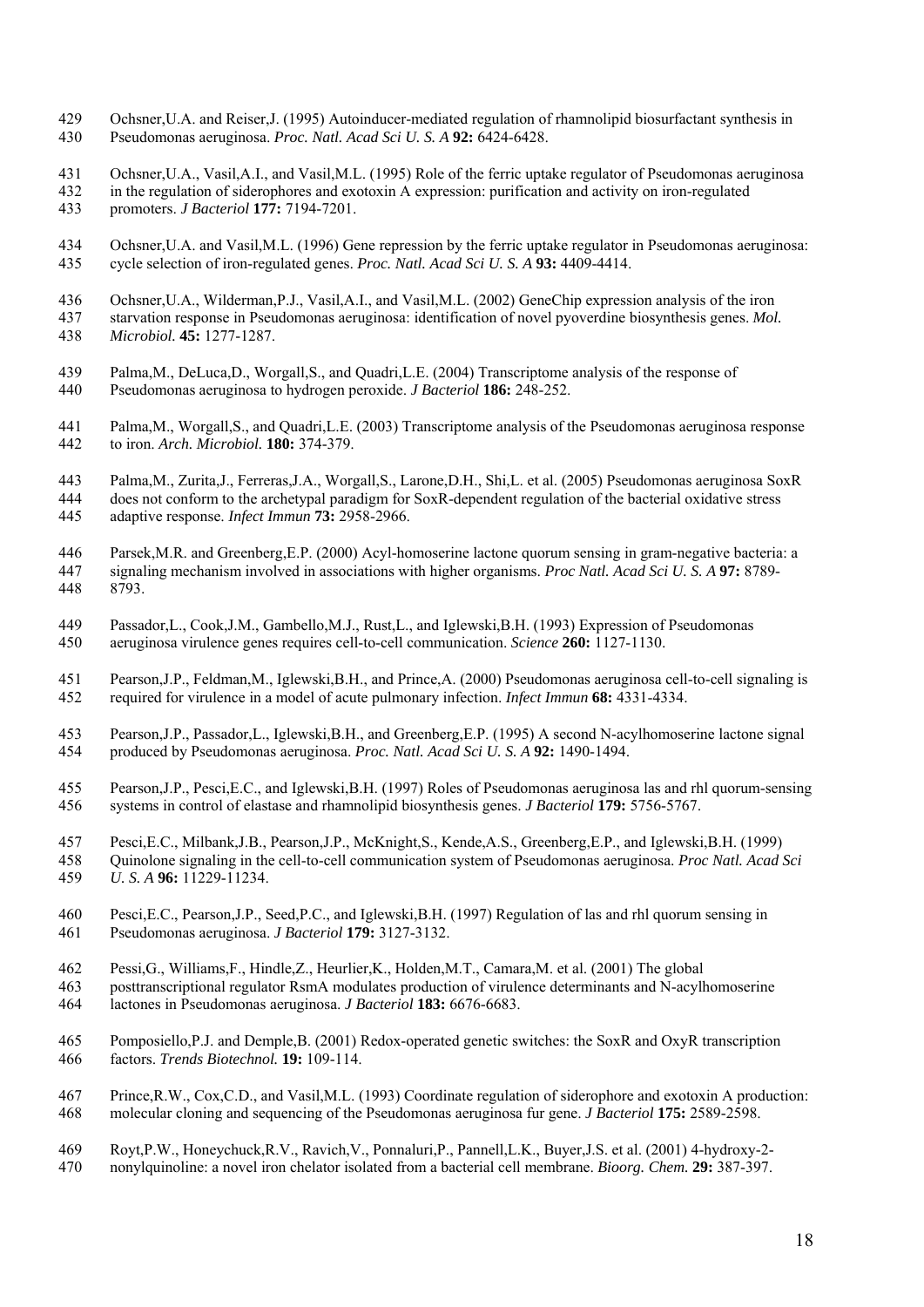- 471 472 Salunkhe,P., Topfer,T., Buer,J., and Tummler,B. (2005) Genome-wide transcriptional profiling of the steadystate response of Pseudomonas aeruginosa to hydrogen peroxide. *J Bacteriol* **187:** 2565-2572.
- 473 474 Schuster,M., Lostroh,C.P., Ogi,T., and Greenberg,E.P. (2003) Identification, timing, and signal specificity of Pseudomonas aeruginosa quorum-controlled genes: a transcriptome analysis. *J Bacteriol* **185:** 2066-2079.
- 475 476 Smith,R.S. and Iglewski,B.H. (2003) P. aeruginosa quorum-sensing systems and virulence. *Curr. Opin. Microbiol.* **6:** 56-60.
- 477 Somanathan and Smith K.M. Synthesis of some 2-alkyl-4-quinolone and alkyl-4-methoxyquinoline alkaloids.
- 478 2004.
- 479 Ref Type: Generic
- 480 Stintzi,A., Evans,K., Meyer,J.M., and Poole,K. (1998) Quorum-sensing and siderophore biosynthesis in
- 481 482 Pseudomonas aeruginosa: lasR/lasI mutants exhibit reduced pyoverdine biosynthesis. *FEMS Microbiol. Lett.* **166:** 341-345.
- 483 484 Van Delden,C. and Iglewski,B.H. (1998) Cell-to-cell signaling and Pseudomonas aeruginosa infections. *Emerg. Infect Dis.* **4:** 551-560.
- 485 486 Vasil,M.L. and Ochsner,U.A. (1999) The response of Pseudomonas aeruginosa to iron: genetics, biochemistry and virulence. *Mol. Microbiol.* **34:** 399-413.
- 487 Wagner,V.E., Bushnell,D., Passador,L., Brooks,A.I., and Iglewski,B.H. (2003) Microarray analysis of
- 488 489 Pseudomonas aeruginosa quorum-sensing regulons: effects of growth phase and environment. *J Bacteriol* **185:** 2080-2095.
- 
- 490 491 Whiteley,M., Lee,K.M., and Greenberg,E.P. (1999) Identification of genes controlled by quorum sensing in Pseudomonas aeruginosa. *Proc. Natl. Acad Sci U. S. A* **96:** 13904-13909.
- 492 Wilderman,P.J., Sowa,N.A., FitzGerald,D.J., FitzGerald,P.C., Gottesman,S., Ochsner,U.A., and Vasil,M.L.
- 493 494 (2004) Identification of tandem duplicate regulatory small RNAs in Pseudomonas aeruginosa involved in iron homeostasis. *Proc. Natl. Acad Sci U. S. A* **101:** 9792-9797.
- 495 Winson,M.K., Camara,M., Latifi,A., Foglino,M., Chhabra,S.R., Daykin,M. et al. (1995) Multiple N-acyl-L-
- 496 497 homoserine lactone signal molecules regulate production of virulence determinants and secondary metabolites in Pseudomonas aeruginosa. *Proc Natl. Acad Sci U. S. A* **92:** 9427-9431.
- 498 499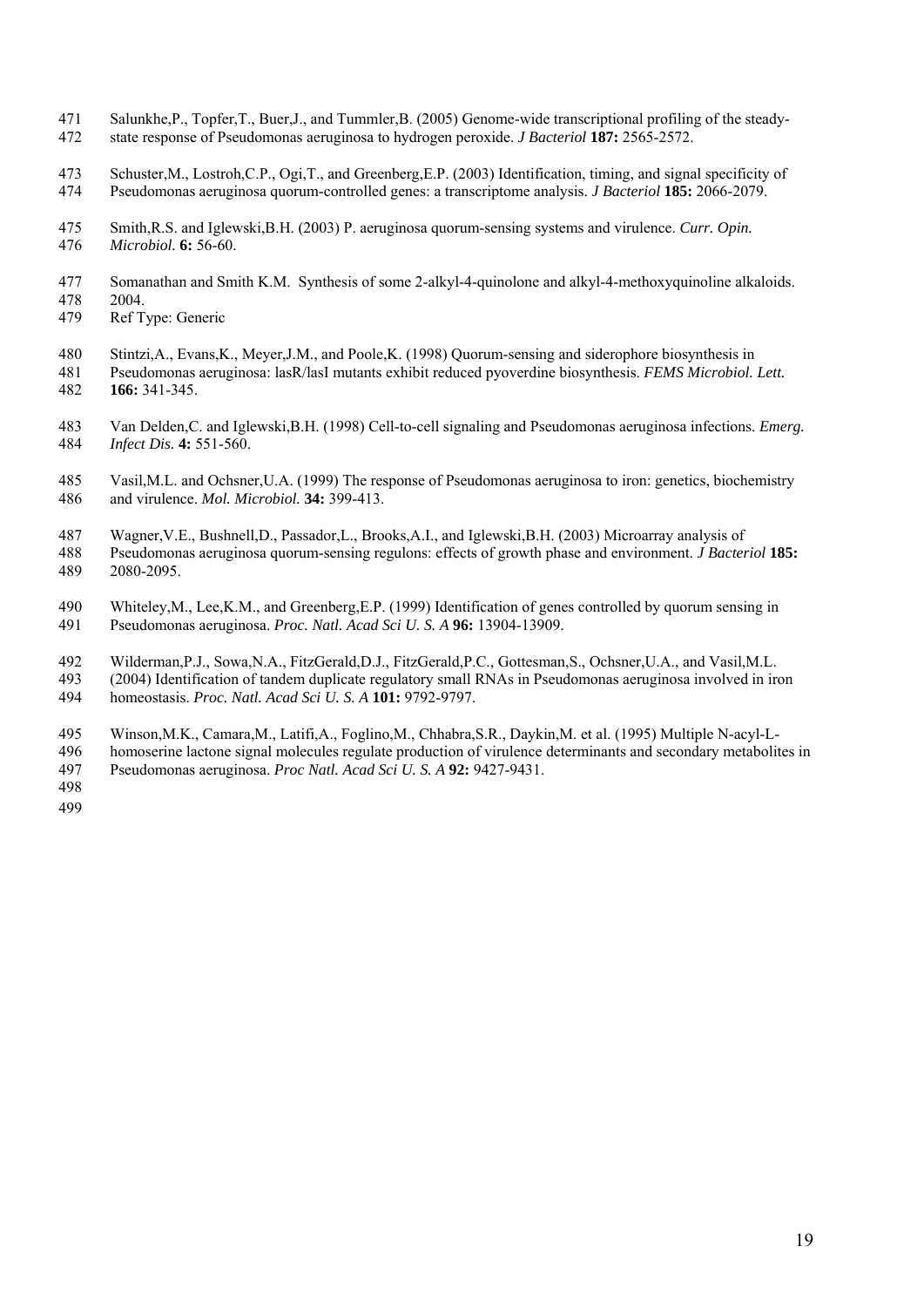**Fig. 1.** Thin layer chromatography of dichloromethane extracts of bacteria grown in BHI to stationary phase. Lane 1, PAO1 control; lane 2, PAO1 culture supplemented with 40  $\mu$ M PQS; lane 3, PAO1 culture supplemented with 40  $\mu$ M PQS and 100  $\mu$ M Fe(II), lane 4 pyochelin  $(\rightarrow)$ , confirmed by ESI/MS). 500 501 502 503

504

505 506 507 **Fig. 2.** Growth inhibition by  $H_2O_2$  as determined by agar diffusion assays. Cultivation of PAO1 in PQS supplemented medium  $(40 \mu M)$  significantly increased the sensitivity towards H<sub>2</sub>O<sub>2</sub> (paired t-test; p value  $\leq$  0.001). The relative zone of inhibition is given as 508 the mean  $+$  SD of a triplicate.

509

510 511 **Fig. 3.** Iron concentrations in the bacterial BHI cultures. One representative experiment out of three is shown.

512

513 Fig. 4. POS complexes Fe(III) ions.

514 A. ESI mass spectrum of PQS complexed to Fe(III) ions.

515 516 517 518 519 520 521 Daughter ion spectrum of the complex containing three (B) and two (C) PQS molecules. Whereas the former complex eliminates very easily at low collision energies one PQS molecule, but shows no further fragmentation, the latter complex does not eliminate another intact PQS residue, but predominantly fragments after application of considerably higher collision energy under successive cleavage of both alkyl side chains. This unusual (for low energy CID) breaking of non-polarised carbon-carbon bonds is a clear indication of the high stability of the core complex.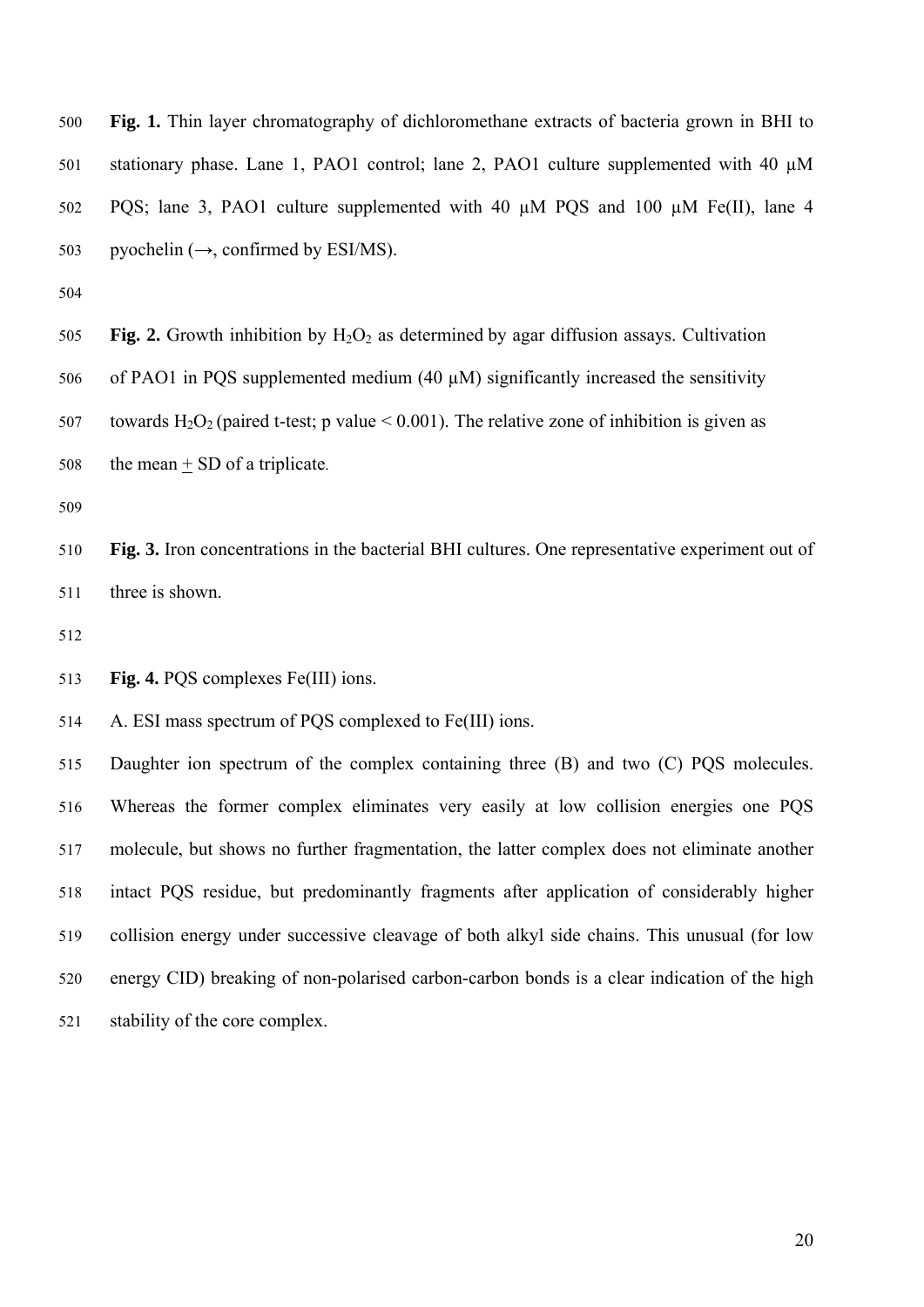- **Fig. 5.** Pyocyanin production in PQS supplemented PAO1 cultures (40 µM) grown for 15 h in 522
- 523 BHI versus controls. Results are given as the mean  $\pm$  SD of a triplicate.
- 524
- 525 Fig. 6. *RhlR* promoter activity in PAO1 grown under iron limited (2.5  $\mu$ M Fe(II)) versus non-
- 526 limiting conditions (25  $\mu$ M Fe(II)). Relative values are the mean of three independent
- 527 experiments, with error bars representing the SD of the mean.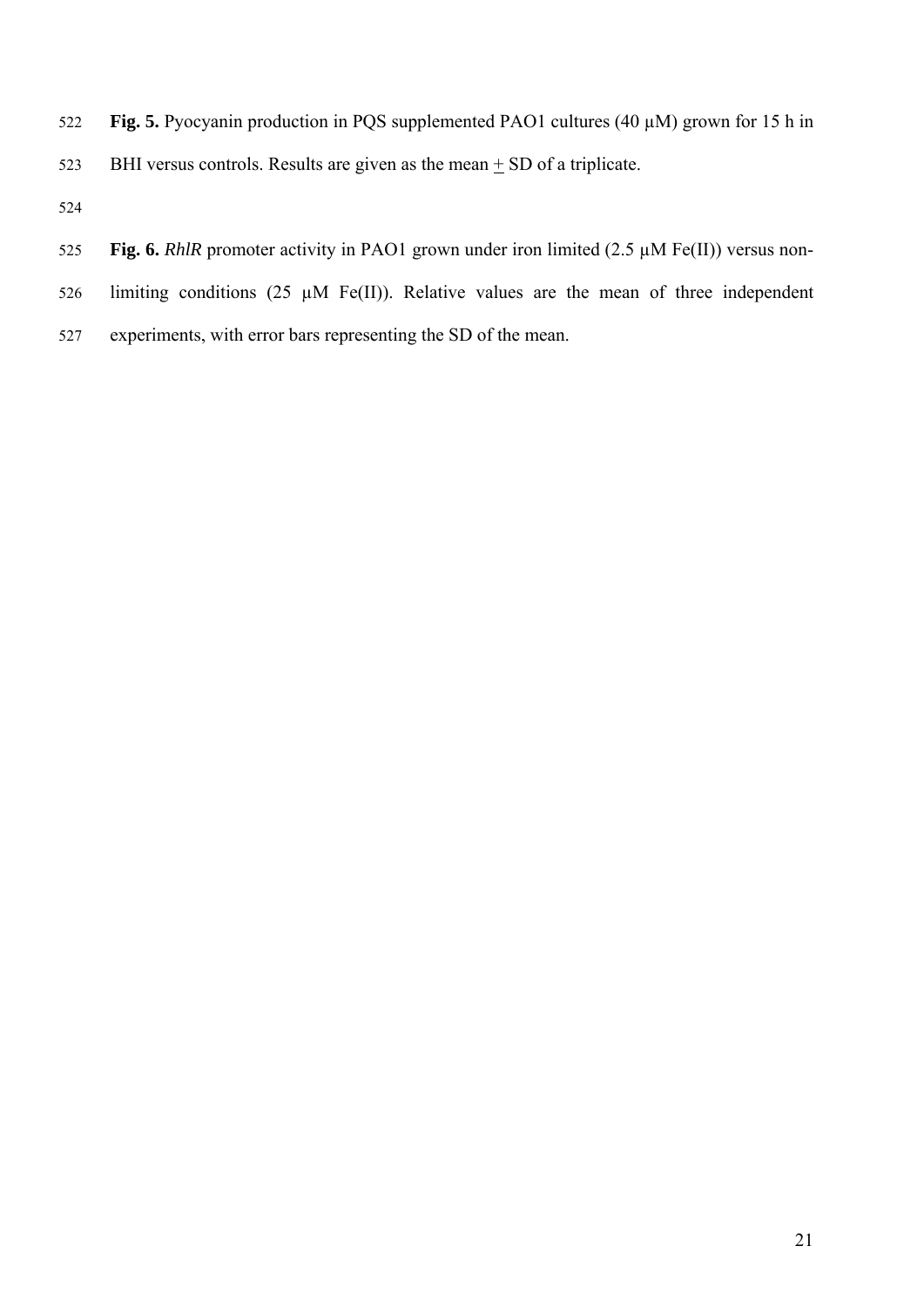|                                   |             | Incubation at time of sampling <sup>b</sup> |                 |                   |                                                                                                 |
|-----------------------------------|-------------|---------------------------------------------|-----------------|-------------------|-------------------------------------------------------------------------------------------------|
| ORF <sup>a</sup>                  | Gene name   | 5 h                                         | 11 <sub>h</sub> | 20 <sub>h</sub>   | Protein description <sup>b</sup>                                                                |
| Iron-regulated genes <sup>d</sup> |             |                                             |                 |                   |                                                                                                 |
| <b>PA0848</b>                     |             |                                             | $+76.1$         |                   | probable alkyl hydroperoxide<br>reductase                                                       |
| <b>PA1245</b><br><b>PA1248</b>    | aprF        |                                             | $+4.9$          | $+16.2$<br>$+2.3$ | hypothetical protein<br>Alkaline protease secretion<br>outer membrane protein AprF<br>precursor |
| PA1249                            | aprA        |                                             | $+7.3$          | $+3.2$            | alkaline metalloproteinase<br>precursor                                                         |
| <b>PA2384</b>                     |             |                                             | $+2.9$          |                   | hypothetical protein                                                                            |
| <b>PA2386</b>                     | pvdA        |                                             | $+4.4$          | $+2.6$            | L-ornithine N5-oxygenase                                                                        |
| PA2399                            | pvdD        |                                             | $+2.6$          |                   | pyoverdine synthetase D                                                                         |
| PA2400                            | pvdJ        |                                             |                 | $+9.3$            | PvdJ                                                                                            |
| PA2402                            |             |                                             | $+3.9$          |                   | probable non-ribosomal<br>peptide synthetase                                                    |
| <b>PA2405</b>                     |             |                                             | $+9.4$          |                   | hypothetical protein                                                                            |
| <b>PA2412</b>                     |             |                                             | $+3.5$          | $+3.0$            | conserved hypothetical<br>protein                                                               |
| PA2427                            |             |                                             | $+5.7$          |                   | hypothetical protein                                                                            |
| PA3531                            | <b>bfrB</b> | $-50.4$                                     |                 |                   | bacterioferritin                                                                                |
| <b>PA4218</b>                     |             |                                             | $+10.1$         | $+8.0$            | probable transporter                                                                            |
| <b>PA4220</b>                     |             |                                             | $+18.4$         | $+18.8$           | hypothetical protein                                                                            |
| <b>PA4221</b>                     | fptA        | $+10.2$                                     | $+4.2$          | $+4.6$            | Fe(III)-pyochelin outer<br>membrane receptor<br>precursor                                       |
| <b>PA4222</b>                     |             |                                             | $+14.3$         | $+4.2$            | probable ATP-binding<br>component of ABC<br>transporter                                         |
| PA4223                            |             |                                             | $+6.4$          | $+3.8$            | probable ATP-binding<br>component of ABC<br>transporter                                         |
| <b>PA4224</b>                     | pchG        | $+9.1$                                      | $+8.5$          | $+9.9$            | pyochelin biosynthetic<br>protein PchG                                                          |
| <b>PA4225</b>                     | pchF        | $+20.5$                                     | $+39.7$         | $+17.2$           | pyochelin synthetase                                                                            |
| <b>PA4226</b>                     | pchE        |                                             | $+10.3$         | $+16.2$           | dihydroaeruginoic acid<br>synthetase                                                            |
| <b>PA4228</b>                     | pchD        | $+24.2$                                     | $+5.2$          | $+4.0$            | pyochelin biosynthesis<br>protein PchD                                                          |
| <b>PA4229</b>                     | pchC        | $+18.7$                                     | $+7.3$          | $+3.4$            | pyochelin biosynthetic<br>protein PchC                                                          |
| <b>PA4230</b>                     | pchB        | $+9.9$                                      | $+7.9$          | $+12.5$           | salicylate biosynthesis<br>protein PchB                                                         |
| PA4231                            | pchA        | $+18.9$                                     | $+7.9$          | $+6.0$            | salicylate biosynthesis<br>isochorismate synthase                                               |
| PA4467                            |             |                                             | $+5.7$          |                   | hypothetical protein                                                                            |
| <b>PA4468</b>                     | sodA        |                                             | $+6.0$          | $+9.9$            | superoxide dismutase                                                                            |
| PA4469                            |             |                                             | $+5.6$          | $+5.5$            | hypothetical protein                                                                            |
| <b>PA4470</b>                     | fumC1       |                                             | $+5.2$          | $+3.1$            | fumarate hydratase                                                                              |
| <b>PA4471</b>                     |             |                                             | $+7.1$          | $+22.9$           | hypothetical protein                                                                            |
| PA4570                            |             |                                             |                 | $+5.5$            | hypothetical protein                                                                            |

| 528 |  |  |  |  | <b>Table 1.</b> Differentially expressed P. aeruginosa genes in response to PQS addition |
|-----|--|--|--|--|------------------------------------------------------------------------------------------|
|-----|--|--|--|--|------------------------------------------------------------------------------------------|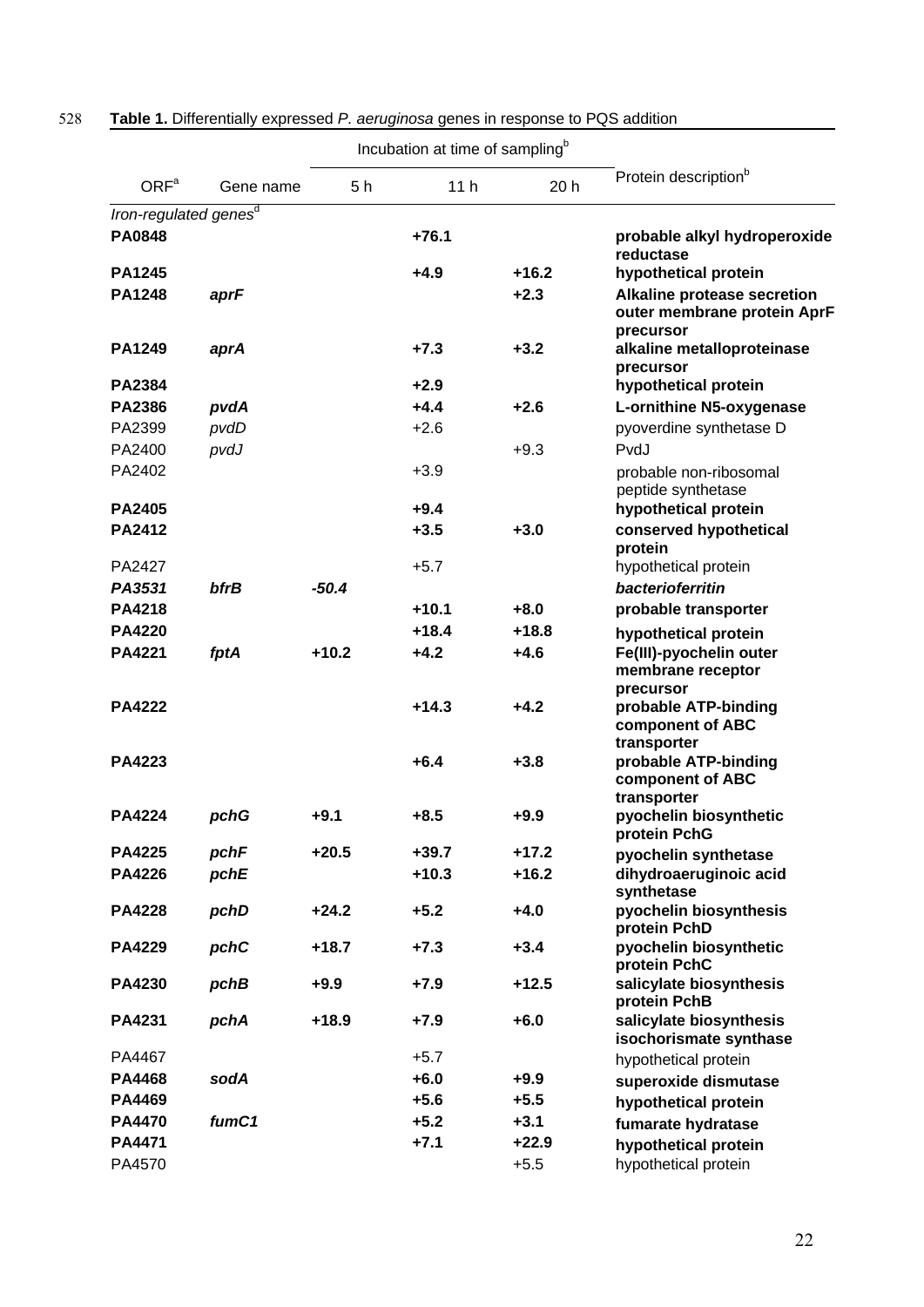|  | Genes of the oxidative stress response <sup>e</sup> |  |
|--|-----------------------------------------------------|--|
|--|-----------------------------------------------------|--|

| PA0139        | ahpC        |         | $+9.2$  | $+4.2$  | alkyl hydroperoxide reductase<br>subunit C                                     |
|---------------|-------------|---------|---------|---------|--------------------------------------------------------------------------------|
| PA0140        | ahpF        |         | $+17.0$ |         | alkyl hydroperoxide reductase<br>subunit F                                     |
| PA0200        |             |         | $+3.1$  | $+7.0$  | hypothetical protein                                                           |
| PA0201        |             |         |         | $+9.9$  | hypothetical protein                                                           |
| PA0250        |             |         | $+13.4$ |         | conserved hypothetical protein                                                 |
| PA0284        |             |         | $+8.5$  |         | hypothetical protein                                                           |
| PA0449        |             |         | $+6.9$  |         | hypothetical protein                                                           |
| <b>PA0848</b> |             |         | $+76.1$ |         | probable alkyl hydroperoxide<br>reductase                                      |
| PA0849        | trxB2       |         | $+5.1$  |         | thioredoxin reductase 2                                                        |
| PA1174        | napA        |         | $-3.3$  | $-2.6$  | periplasmic nitrate reductase                                                  |
|               |             |         |         |         | protein NapA                                                                   |
| <b>PA1245</b> |             |         | $+4.9$  | $+16.2$ | hypothetical protein                                                           |
| <b>PA1248</b> | aprF        |         |         | $+2.3$  | <b>Alkaline protease secretion</b><br>outer membrane protein AprF<br>precursor |
| PA1249        | aprA        |         | $+7.3$  | $+3.2$  | alkaline metalloproteinase<br>precursor                                        |
| PA1902        |             |         | $+3.4$  |         | phenazine biosynthesis protein<br>PhzD                                         |
| PA1999        |             |         | $-3.0$  |         | probable CoA transferase<br>subunit A                                          |
| PA2008        | fahA        |         | $-9.1$  |         | fumarylacetoacetase                                                            |
| PA2009        | hmgA        |         | $-2.5$  |         | homogentisate 1,2-<br>dioxygenase                                              |
| PA2146        |             |         |         | $+2.4$  | conserved hypothetical protein                                                 |
| PA2330        |             |         | $+2.3$  |         | hypothetical protein                                                           |
| PA2331        |             |         | $+2.4$  |         | hypothetical protein                                                           |
| PA2384        |             |         | $+2.9$  |         | hypothetical protein                                                           |
| <b>PA2386</b> | pvdA        |         |         | $+2.6$  | L-ornithine N5-oxygenase                                                       |
| <b>PA2405</b> |             |         | $+9.4$  |         | hypothetical protein                                                           |
| <b>PA2412</b> |             |         | $+3.5$  | $+3.0$  | conserved hypothetical<br>protein                                              |
| PA3032        |             |         | $+2.9$  |         | cytochrome c Snr1                                                              |
| PA3237        |             |         | $+34.1$ | $+25.6$ | hypothetical protein                                                           |
| PA3287        |             |         | $+18.9$ | $+3.0$  | conserved hypothetical protein                                                 |
| PA3363        | amiR        | $-2.1$  |         |         | aliphatic amidase regulator                                                    |
| PA3520        |             |         |         | $+2.9$  | hypothetical protein                                                           |
| PA3531        | <b>bfrB</b> | $-50.4$ |         |         | bacterioferritin                                                               |
| PA3822        |             | $-9.1$  |         |         | conserved hypothetical protein                                                 |
| PA4131        |             |         | $-3.0$  |         | probable iron-sulfur protein                                                   |
| PA4141        |             | $+7.3$  | $+4.1$  | $+5.2$  | hypothetical protein                                                           |
| PA4217        | phzS        | $+3.7$  |         |         | flavin-containing<br>monooxygenase                                             |
| <b>PA4218</b> |             |         | $+10.1$ | $+8.0$  | probable transporter                                                           |
| <b>PA4220</b> |             |         | $+18.4$ | $+18.8$ | hypothetical protein                                                           |
| <b>PA4221</b> | fptA        | $+10.2$ | $+4.2$  | $+4.6$  | Fe(III)-pyochelin outer<br>membrane receptor                                   |
| <b>PA4222</b> |             |         | $+14.3$ | $+4.2$  | precursor<br>probable ATP-binding<br>component of ABC<br>transporter           |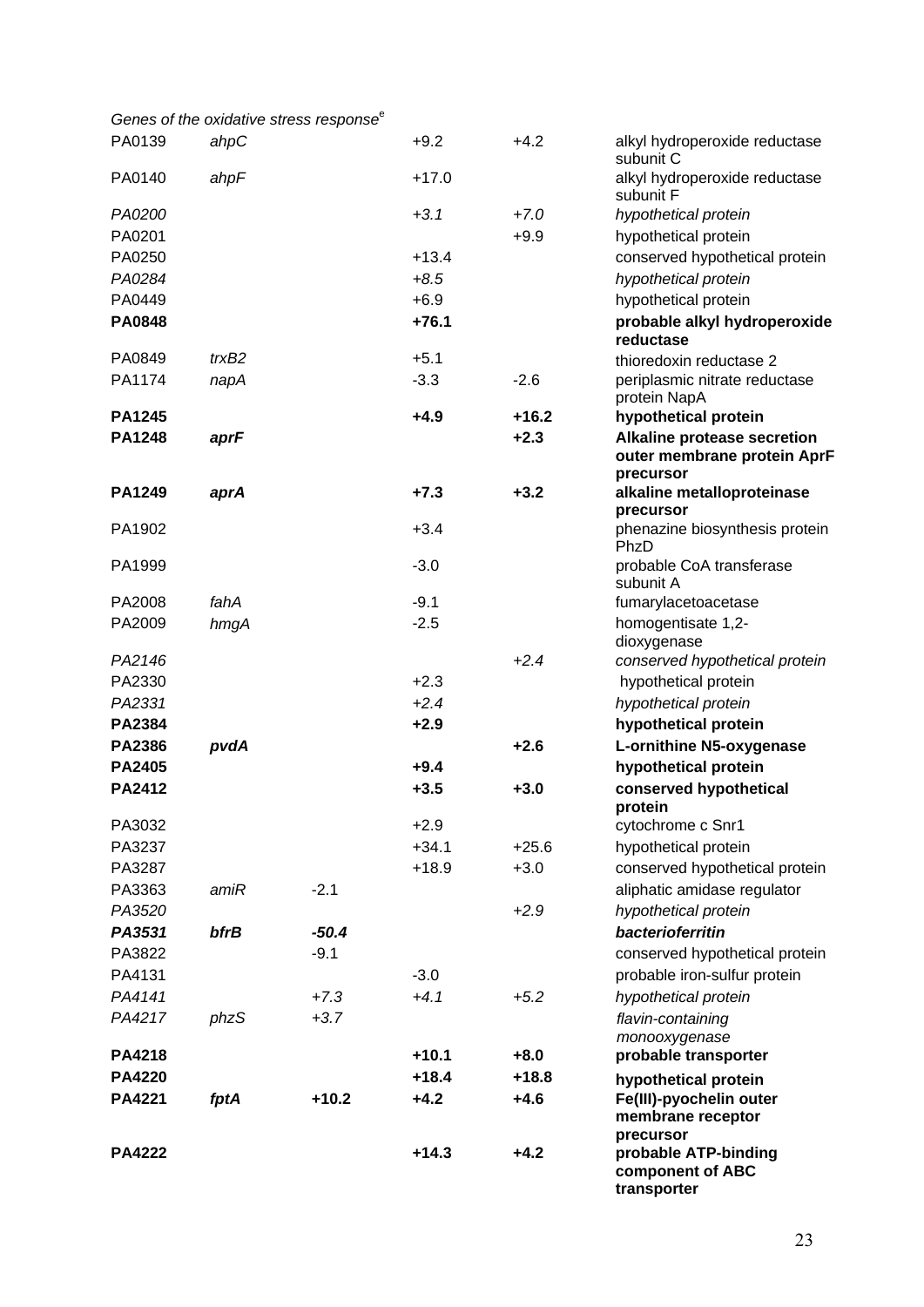| <b>PA4223</b>                     |              |                  | $+6.4$  | $+4.2$  | probable ATP-binding<br>component of ABC<br>transporter                              |
|-----------------------------------|--------------|------------------|---------|---------|--------------------------------------------------------------------------------------|
| <b>PA4224</b>                     | pchG         | $+9.1$           | $+8.5$  | $+9.9$  | pyochelin biosynthetic<br>protein PchG                                               |
| <b>PA4225</b>                     | pchF         | $+20.5$          | $+39.7$ | $+17.1$ | pyochelin synthetase                                                                 |
| <b>PA4226</b>                     | pchE         |                  | $+10.3$ | $+16.2$ | dihydroaeruginoic acid<br>synthetase                                                 |
| <b>PA4228</b>                     | pchE         | $+24.2$          | $+5.2$  | $+4.0$  | pyochelin biosynthesis<br>protein PchD                                               |
| <b>PA4229</b>                     | pchC         | $+18.7$          | $+7.3$  | $+3.4$  | pyochelin biosynthetic<br>protein PchC                                               |
| <b>PA4230</b>                     | pchB         | $+9.9$           | $+7.9$  | $+12.5$ | salicylate biosynthesis<br>protein PchB                                              |
| PA4231                            | pchA         | $+18.9$          | $+7.9$  | $+6.0$  | salicylate biosynthesis<br>isochorismate synthase                                    |
| PA4236                            | katA         | $-4.2$           | $+2.4$  |         | catalase                                                                             |
| PA4377                            |              |                  | $-3.6$  |         | hypothetical protein                                                                 |
| <b>PA4468</b>                     | sodA         |                  | $+6.0$  | $+9.9$  | superoxide dismutase                                                                 |
| PA4469                            |              |                  | $+5.6$  | $+5.5$  | hypothetical protein                                                                 |
| <b>PA4470</b>                     | fumC1        |                  | $+5.2$  | $+3.1$  | fumarate hydratase                                                                   |
| PA4471                            |              |                  | $+7.1$  | $+22.9$ | hypothetical protein                                                                 |
| PA4587                            | ccpR         | $-2.2$           | $-3.2$  |         | cytochrome c551<br>peroxidase precursor                                              |
| PA4613                            | katB         |                  | $+3.4$  |         | catalase                                                                             |
| PA4655                            | hemH         |                  | $+12.6$ |         | ferrochelatase                                                                       |
| PA4811<br>PA4812                  | fdnH<br>fdnG | $-6.5$<br>$-2.8$ |         |         | nitrate-inducible formate<br>dehydrogenase, beta subunit<br>formate dehydrogenase-O, |
| PA4880                            |              | $-2.6$           |         |         | major subunit                                                                        |
| PA4881                            |              |                  | $+4.9$  | $+2.6$  | probable bacterioferritin                                                            |
| PA5170                            | arcD         |                  | $+2.3$  |         | hypothetical protein                                                                 |
| PA5460                            |              |                  | $+4.2$  |         | arginine/ornithine antiporter                                                        |
|                                   |              |                  |         |         | hypothetical protein                                                                 |
| MvfR regulated genes <sup>f</sup> |              |                  |         |         |                                                                                      |
| PA0200                            |              |                  |         | $+7.0$  | hypothetical protein                                                                 |
| PA0284                            |              |                  | $+8.5$  |         | hypothetical protein                                                                 |
| PA0905                            | rsmA         |                  |         | $+2.6$  | RsmA, regulator of secondary<br>metabolites                                          |
| PA0997                            | pqsB         |                  | $-2.4$  |         |                                                                                      |
| PA2126                            |              |                  |         | $+2.4$  | conserved hypothetical protein                                                       |
| PA2274                            |              |                  | $+3.0$  |         | hypothetical protein                                                                 |
| PA2331                            |              |                  | $+2.4$  |         | hypothetical protein                                                                 |
| PA3126                            | ibpA         |                  | $+4.8$  |         | heat-shock protein IbpA                                                              |
| PA3520                            |              |                  |         | $+2.9$  | hypothetical protein                                                                 |
| PA3531                            | bfrB         | $-50.4$          |         |         | <b>Bacterioferritin</b>                                                              |
| PA4141                            |              | $+7.3$           | $+4.1$  | $+5.2$  | hypothetical protein                                                                 |
| PA4205                            | mexG         |                  | $+11.4$ |         | hypothetical protein                                                                 |
| PA4206                            | mexH         |                  | $+8.2$  |         | probable Resistance-<br>Nodulation-Cell Division (RND)<br>efflux membrane            |

fusion protein precursor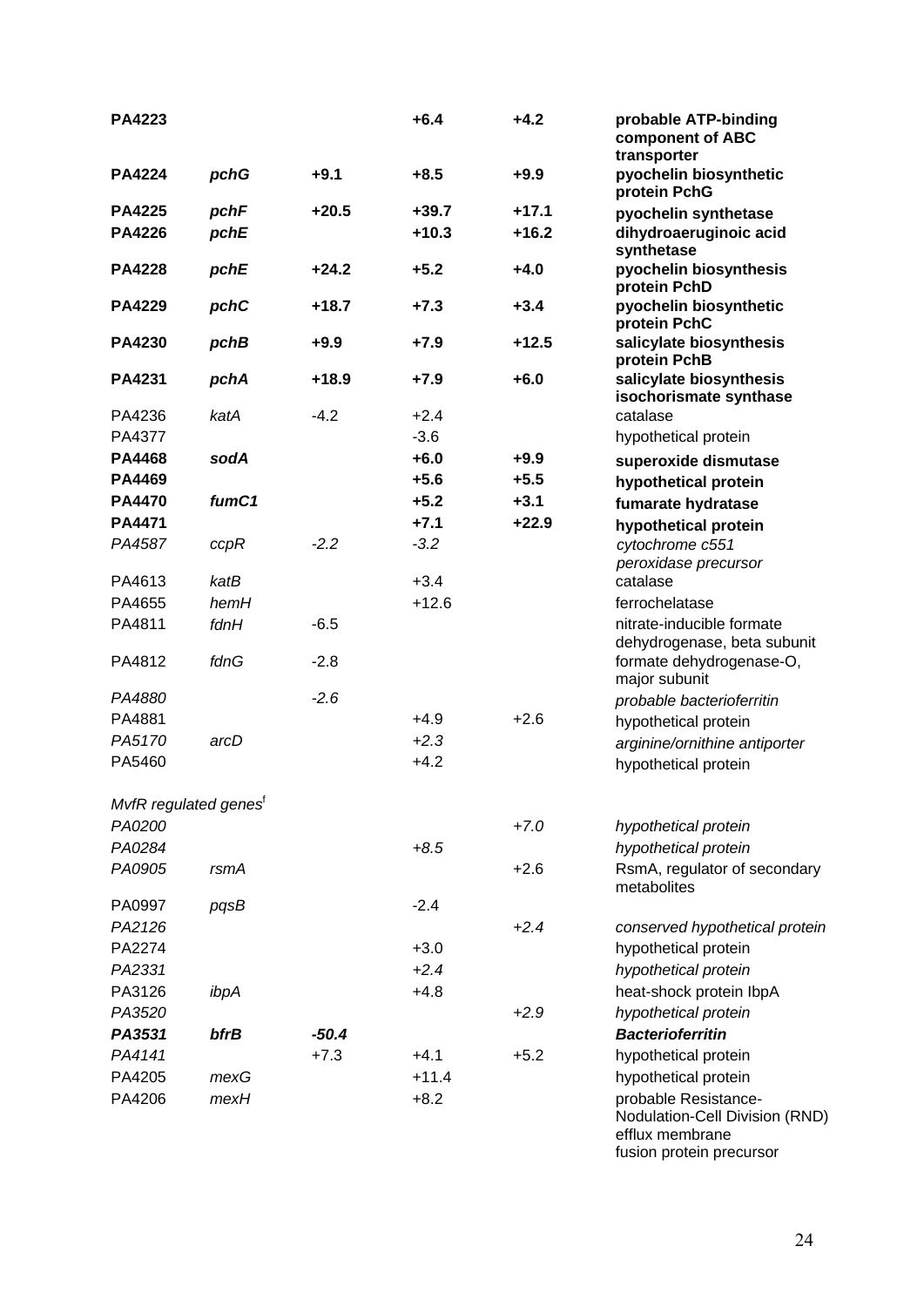| PA4217<br>PA4542     | phzS<br>clpB | $+3.7$ | $+5.0$  |         | flavin-containing monooxygenase<br>ClpB protein |
|----------------------|--------------|--------|---------|---------|-------------------------------------------------|
| PA4587               | ccpR         | $-2.2$ | $-3.2$  |         | cytochrome c551<br>peroxidase precursor         |
| PA4880               |              | $-2.6$ |         |         | probable bacterioferritin                       |
| PA5053               | hslV         |        | $+3.0$  |         | heat shock protein HsIV                         |
| PA5054               | hsIU         |        | $+2.5$  |         | heat shock protein HsIU                         |
| PA5170               | arcD         |        | $+2.3$  |         | arginine/ornithine antiporter                   |
| <b>Miscellaneous</b> |              |        |         |         |                                                 |
| PA0359               |              | $-2.0$ |         |         | hypothetical protein                            |
| PA0721               |              |        |         | $-2.8$  | hypothetical protein of<br>bacteriophage Pf1    |
| PA0753               |              | $-3.1$ |         |         | hypothetical protein                            |
| PA0962               |              |        | $+3.1$  |         | probable dna-binding stress<br>protein          |
| PA1582               | sdhD         |        |         | $-12.4$ | succinate dehydrogenase (D<br>subunit)          |
| PA2674               |              | $-5.5$ |         |         | probable type II secretion<br>system protein    |
| PA2868               |              |        | $+10.3$ |         | hypothetical protein                            |
| PA3524               | gloA1        | $-2.3$ |         |         | lactoylglutathione lyase                        |
| PA3815               |              |        | $+3.6$  |         | conserved hypothetical protein                  |
| PA4263               | rpIC         | $-2.6$ |         |         | 50S ribosomal protein L3                        |
| PA4366               | sodB         | $-4.0$ | $-3.0$  | $-4.4$  | superoxide dismutase                            |
| PA4430               |              |        | $-7.7$  |         | probable cytochrome b                           |
| PA4431               |              |        | $-3.0$  | $-3.5$  | probable iron-sulfur protein                    |
| PA4761               | dnaK         |        | $+2.5$  |         | DnaK protein                                    |
| PA4762               | grpE         |        | $+3.1$  |         | heat shock protein GrpE                         |
| PA5100               | hutU         | $-4.6$ |         |         | Urocanase                                       |

529

530 **a.** PA numbers are from [http://www.pseudomonas.com](http://www.pseudomonas.com/) 

531 **b.** The ratios represent expression levels in PAO1 cultures supplemented with 40 µM/ml PQS relative

532 to that of the control at specific growth phase time points. Minus (-) sign indicates the value is higher in

533 the control.

534 **c.** Proteins as described by [http://www.pseudomonas.com](http://www.pseudomonas.com/).

535 **d.** These genes were identified as iron-regulated in previous transcriptome studies (Ochsner *et al*.,

536 2002; Palma *et al*., 2003)

537 **e.** These genes were identified in transcriptome studies on the *P. aeruginosa* response to oxidative

538 stress (Chang *et al*., 2005; Palma *et al*., 2004; Salunkhe *et al*., 2005)

539 **f**. These genes were identified as MvfR regulated in a previous transcriptome study (Deziel *et al*.,

540 2005)

541 **g.** Genes found to be iron- and oxidative-stress regulated are in bold.

542 **h.** Genes found to be MvfR and oxidative stress regulated are italics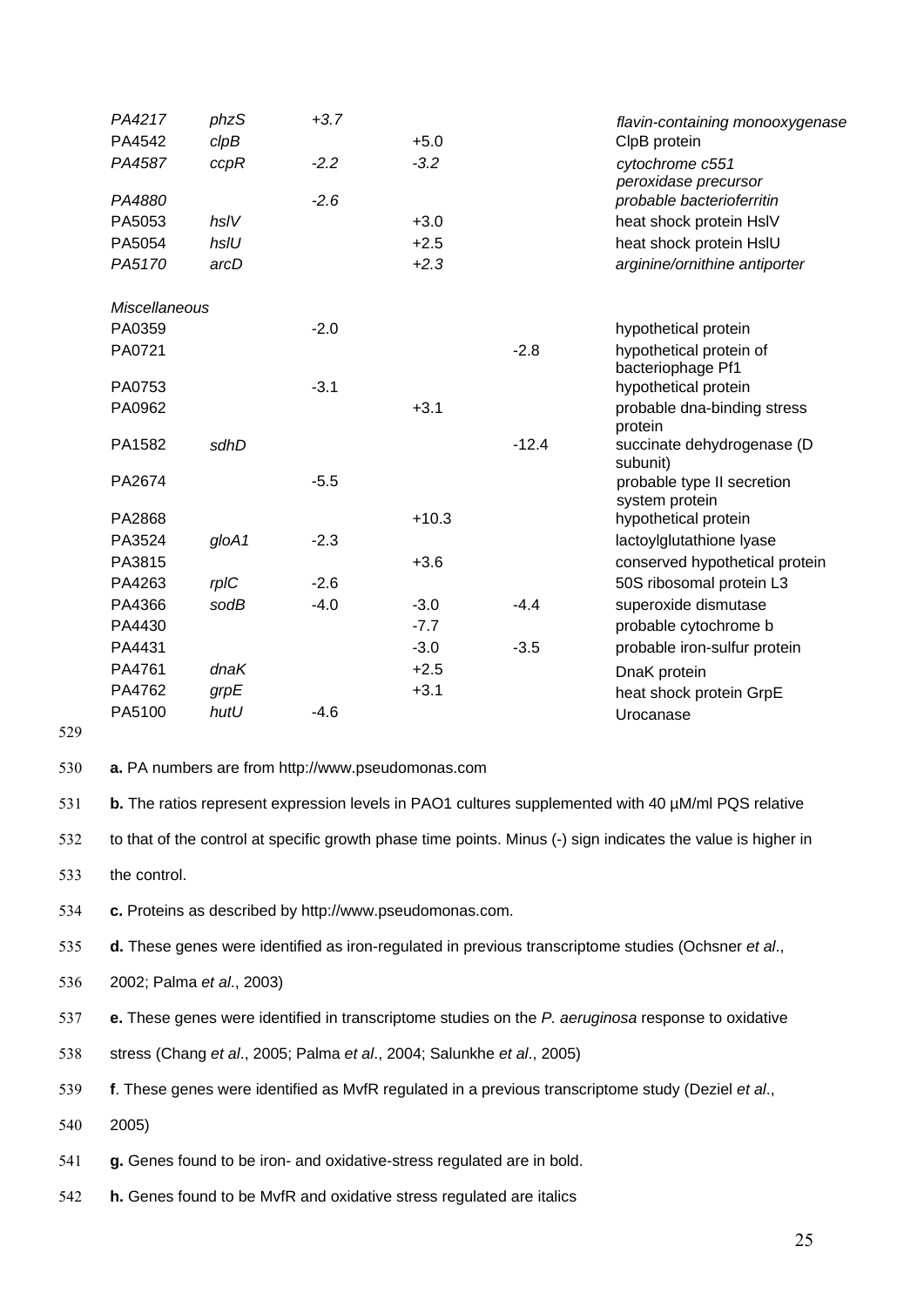



## **Fig. 2.**



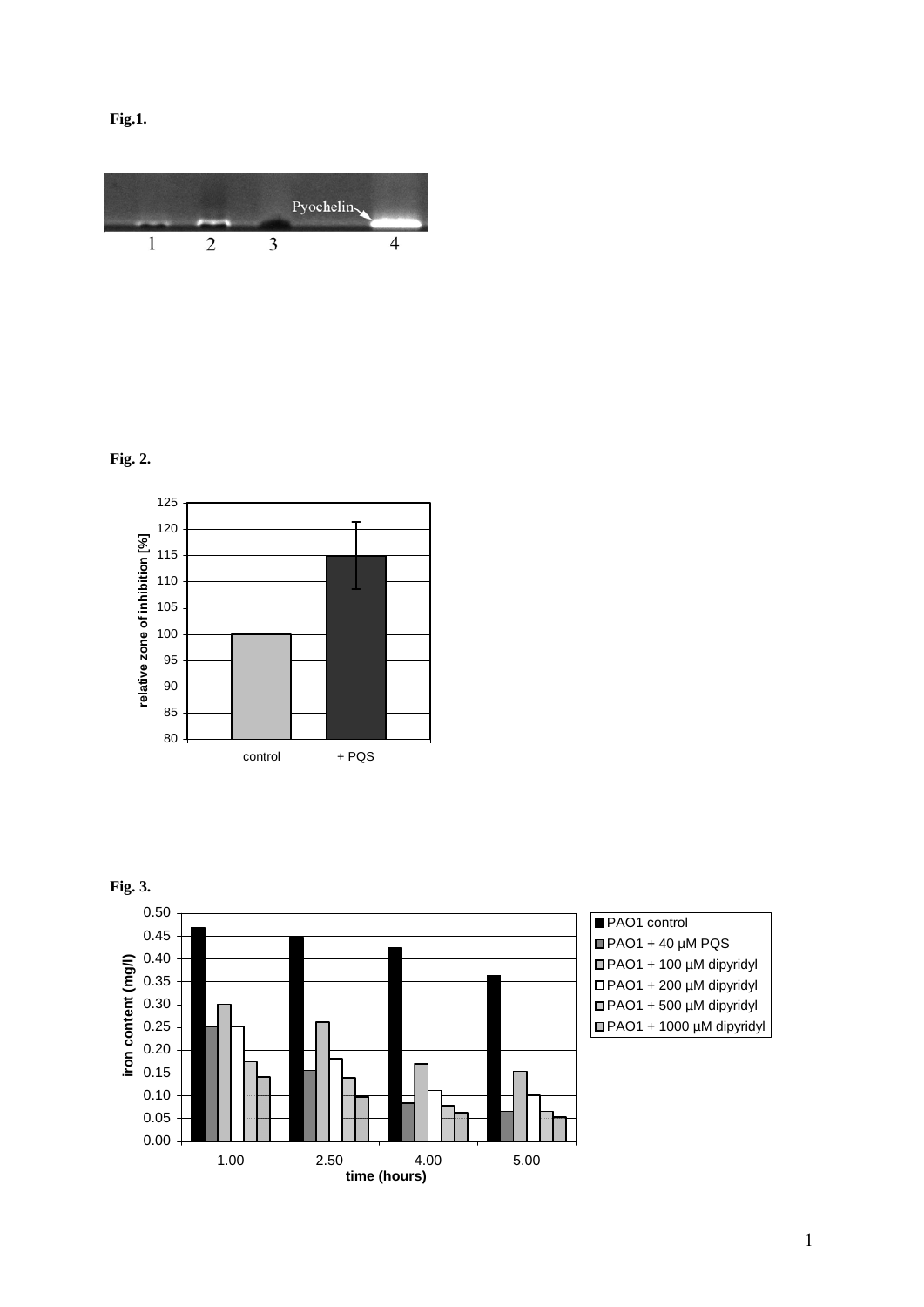